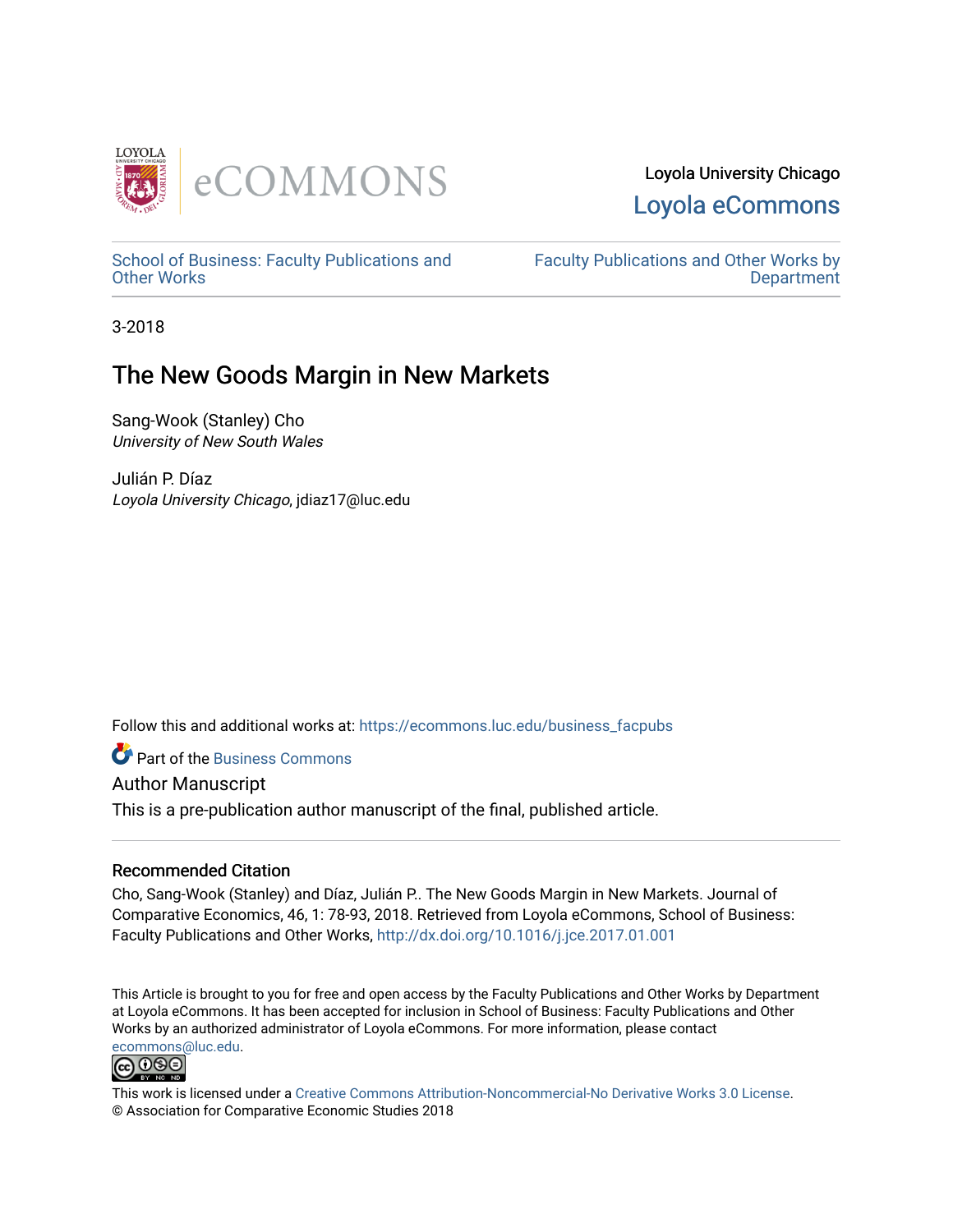# <span id="page-1-0"></span>Title: "The New Goods Margin in New Markets"

Sang-Wook (Stanley) Cho

School of Economics, UNSW Business School, University of New South Wales

# Julián P. Díaz

Department of Economics, Quinlan School of Business, Loyola University Chicago

Abstract:

We analyze the role of the new goods margin in the Baltic countries' exports and imports growth during the 1995–2008 period. Using the methodology developed in [Kehoe and Ruhl](#page-29-0) [\(2013\)](#page-29-0), we define the set of least-traded goods as those that account for the lowest 10% of total exports and imports in 1995, and then trace its growth in several markets including the Baltics' main trade partners, the European Union and Russia. We find that, on average, by 2008 least-traded goods accounted for nearly 50% of total Baltic exports to their main trade partners. Moreover, we find that increases in the share of least-traded exports coincided with the timing of the trade liberalization reforms implemented by the Baltic countries. Leasttraded imports also grew at robust rates, but their growth was lower than that of exports, accounting for slightly less than a quarter of total imports, that is, about half of the exports value. Moreover, we find that the shares of least-traded imports from the EU 15 and from Russia started diverging around the time the Baltic countries joined the EU, with the EU 15 share increasing and the Russian one declining. We also find that the Baltics' share of least-traded exports outpaced that of other economies in Central and Eastern Europe. Finally, exports of new goods from the Baltic countries suffered noticeably during the Global Financial Crisis. After the crisis ended, the restart in new goods exports growth displayed mixed patterns.

JEL classification: F13, F14.

Keywords: economic integration, international trade, extensive margin, new goods margin, Global Financial Crisis.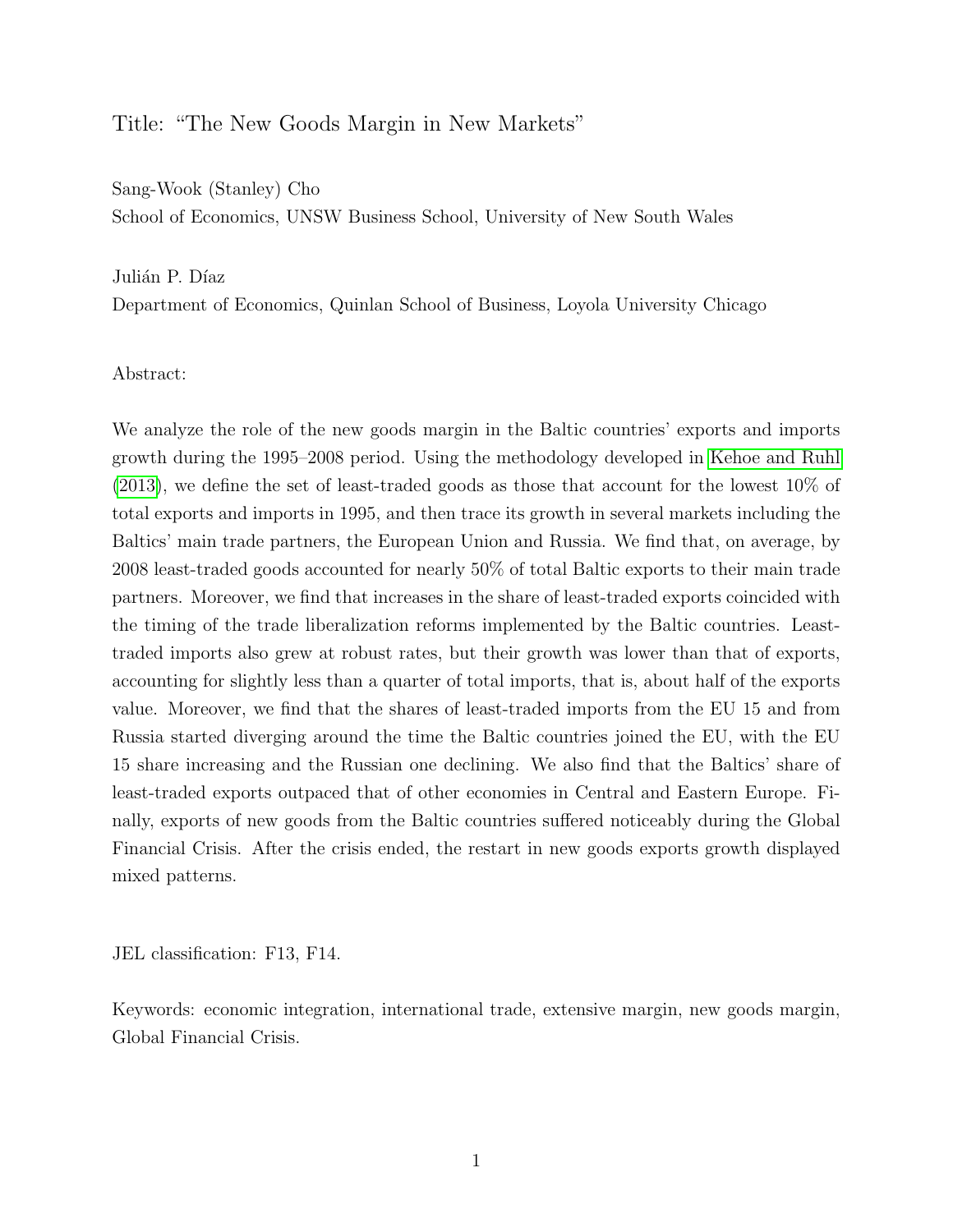#### 1. Introduction

The enlargements of the European Union (EU) that granted membership to ten former members of the Eastern Bloc in 2004 and 2007 were watershed events in which the transition economies of Eastern and Central Europe became integrated with Western Europe.[1](#page-1-0) Since free trade was one of the key components of EU accession, joining the EU provided new opportunities for trade growth among new and old members.

This increase in trade could occur because countries export and import more of the goods that they had already been trading. But the liberalization of trade could also promote trade in goods that had previously not been traded. In the literature, the former is usually referred to as trade in the intensive margin, while the latter is usually called trade in the extensive margin, or the new goods margin.<sup>[2](#page-1-0)</sup>

What drives the increases of trade in previously non-traded goods? [Kehoe and Ruhl](#page-29-0) [\(2013\)](#page-29-0) find that growth in the new goods margin of trade is brought about by trade liberalization reforms (such as NAFTA or China's accession to the WTO) and by episodes of deep structural change (such as the one that Korea and Chile underwent during the 1970s and 1980s). Moreover, they also find that increases in the new goods margin are not driven by other factors such as the product cycle or the business cycle. [Ruhl](#page-29-1) [\(2008\)](#page-29-1) proposes a theory to account for these findings. Following [Melitz](#page-29-2) [\(2003\)](#page-29-2), Ruhl's model features firms that face entry costs of exporting. Trade liberalization reforms are modeled as permanent changes that raise the profit from exporting and induce firms that were initially non-exporters to begin exporting, thus leading to increases in the new goods margin. This hypothesis is supported by the study of [Bernard et al.](#page-28-0) [\(2003\)](#page-28-0), who find that US manufacturing firms choose to enter the export market as trade costs fall. Other papers report similar outcomes: [Arkolakis](#page-28-1) [\(2010\)](#page-28-1), for example, uses market penetration costs to understand the positive correlation between trade liberalization and the number of small exporters in each exporting market.

A number of studies have recently highlighted the importance of the new goods margin during episodes of trade liberalization. This is due to the fact that increases in the extensive margin of both imports and exports have significant implications in terms of welfare and productivity. For example, [Broda and Weinstein](#page-28-2) [\(2006\)](#page-28-2) quantify the welfare gains resulting from the growth in product variety from US imports for the 1972–2001 period, and estimate the value to American consumers of the expanded import varieties to be 2.6% of GDP. Thus,

<sup>1</sup>Cyprus and Malta also joined the EU in 2004.

<sup>2</sup>To be precise, the "extensive margin" and the "new goods margin" measure similar, but not exactly identical margins of trade. The extensive margin includes both new goods that become traded and previouslytraded goods that stop being traded, whereas the new goods margin only includes new goods that become traded. We explain these differences in more detail in Section 3.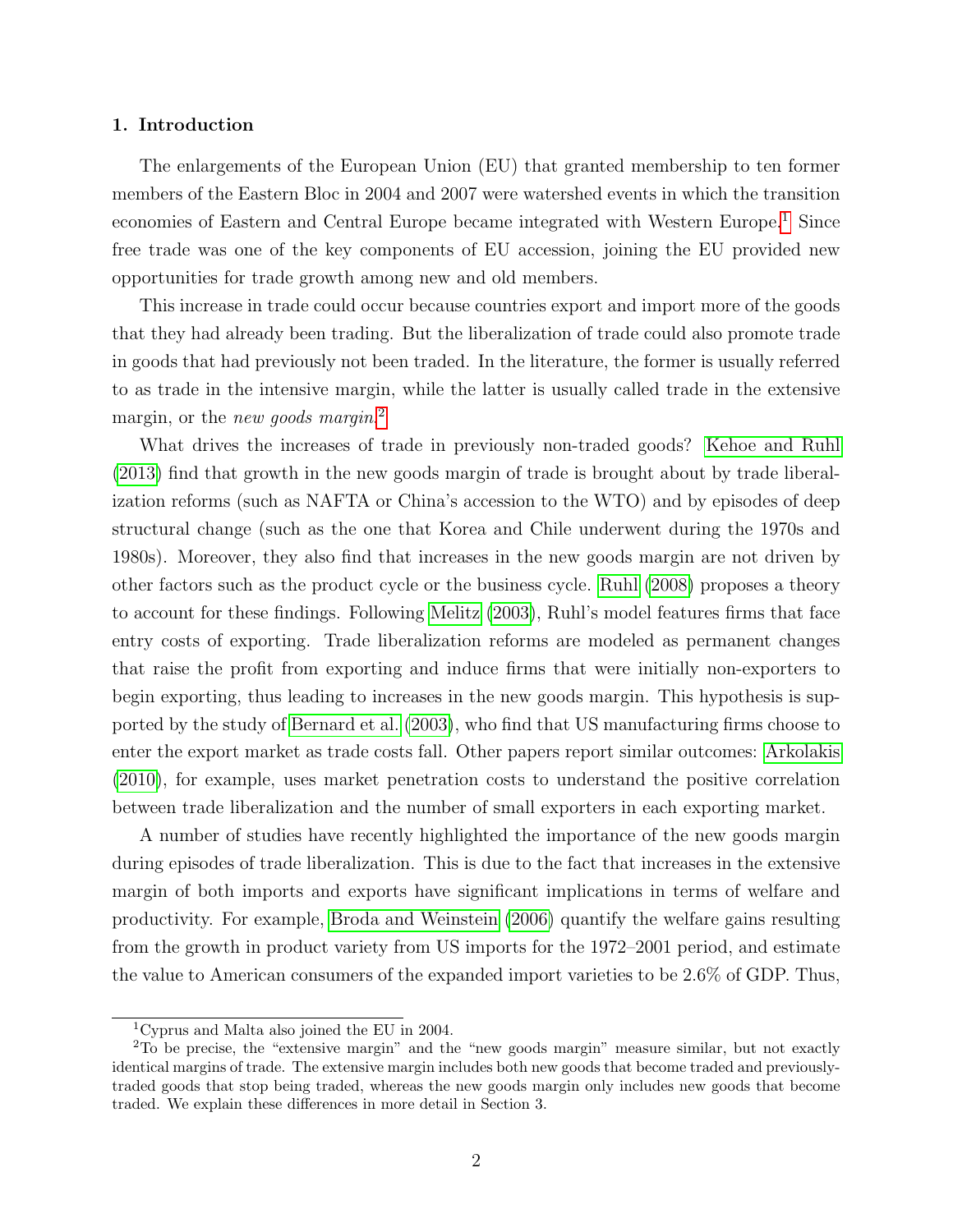increases in the imports extensive margin have significant welfare consequences. On the export side, in his very influential article, [Melitz](#page-29-2) [\(2003\)](#page-29-2) shows that reductions in trade barriers increase the profits that firms can earn abroad, and encourages both existing exporters to increase their exports (the intensive margin) and also new firms to begin exporting (the extensive margin). This in turn leads to output and employment being allocated towards exporters, which are highly productive firms, thus raising the average industry productivity. Therefore, if export growth following the liberalization of trade is mainly due to the extensive margin, then increases in productivity can be attributed, at least in part, to increases in trade in new goods.

In this article, we study the patterns of the extensive margin of trade for the case of the three Baltic States: Estonia, Latvia and Lithuania. After gaining independence from the Soviet Union in 1991, these countries implemented a series of extensive market liberalization policies, including aggressive trade liberalization reforms. As they opened their economies to the world, the Baltics experienced rapid trade growth. We ask whether this period of rapid trade expansion also coincided with increases in newly-traded goods by quantifying the relative importance of the new goods margin between 1995 and 2008.

Our choice of the three Baltic countries is motivated by the following facts. First, the Baltic countries went through exactly the kind of economic transformations that [Kehoe and](#page-29-0) [Ruhl](#page-29-0) [\(2013\)](#page-29-0) identify as the main drivers of extensive margin increases. Second, unlike other Eastern and Central European economies, the Baltics used to be part of the Soviet Union and therefore lacked of any degree of autonomy. Upon independence, they faced a vast array of challenges, most notably among them the difficult task of establishing trade relationships with the rest of the world, which prior to 1991 were determined solely from Moscow. Third, as mentioned previously, from the onset of the transition, the three countries became leading reformers among the formerly centrally-planned economies and quickly underwent market reform transformations with success. Indeed, the term "Baltic Tigers" was coined to highlight the rapid economic growth experienced by the Baltic countries, in contrast to the economic and political crises that have plagued other regions, such as the countries of the former Yugoslavia. Lastly, as former Soviet republics, the Baltic nations had sizable portions of ethnic Russian-speaking population, most of which remained in the Baltics even after their independence. Thus, in principle, this gives the Baltic countries a unique potential to better tap into the Russian market.

In our empirical analysis, we assess the role of the Baltic new goods margin with a number of trade partners. In particular, we choose the EU (taken as the single bloc made up of the 15 countries prior to its expansion in 2004), as well as some of its individual members such as Germany, Sweden and Finland, since they are among the most important Baltic trade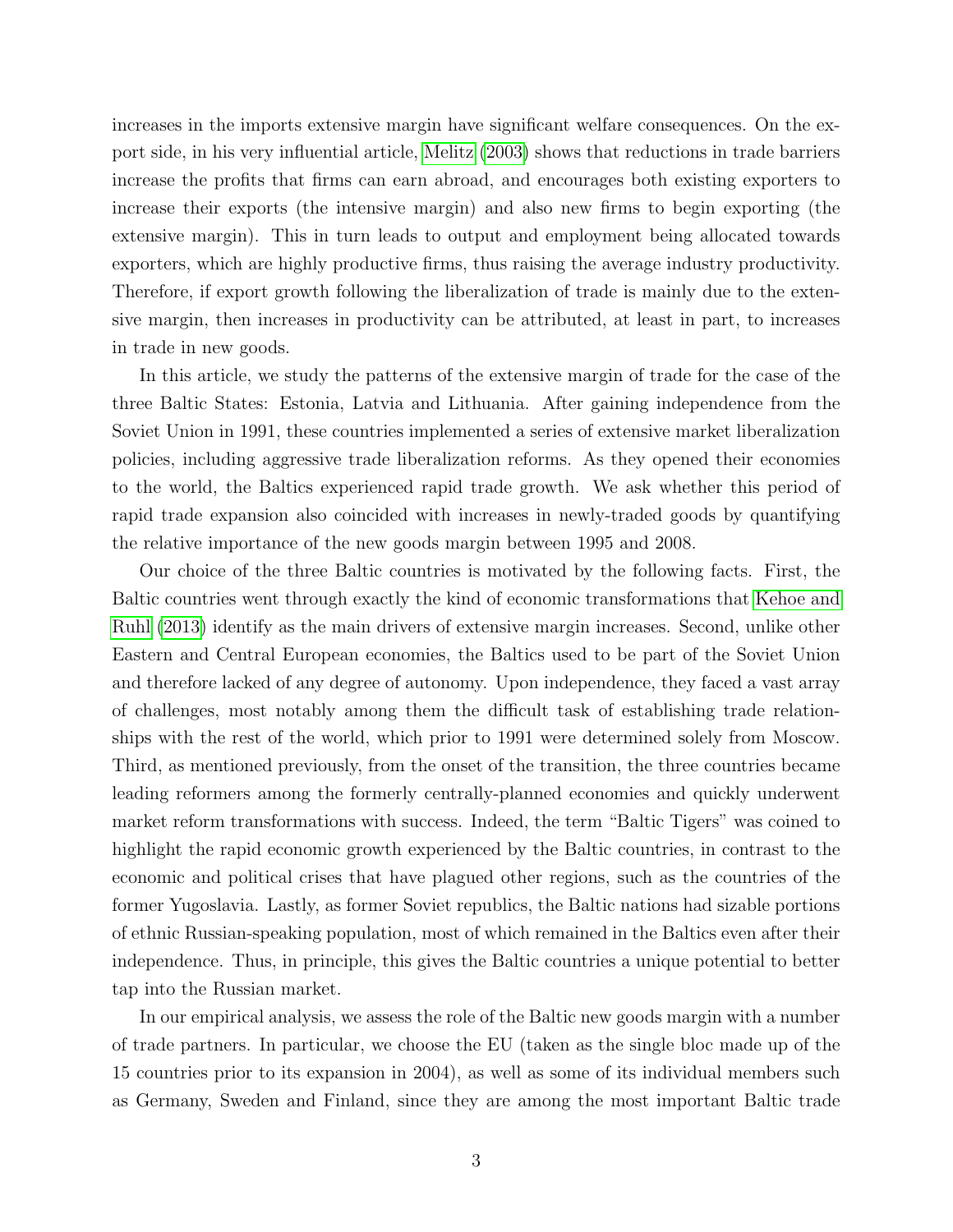partners. We also study the new goods margin with Russia, given the historical ties between the Baltic states and Russia. Besides our benchmark analysis, we extend our investigation to test whether the increase in the new goods margin with the EU and Russia was unique to the Baltic countries, or instead it was a generalized fact across the transition economies. Finally, we also extend our period of study up to 2014 to determine whether the large collapse in international trade during the Global Financial Crisis (GFC) of 2009 had any impact on the new goods margin in the exports of the region.

Our study employs the methodology recently developed by [Kehoe and Ruhl](#page-29-0) [\(2013\)](#page-29-0) (henceforth KR), who rank goods from smallest to largest by their trade values in the base year and accumulate the ordered goods to form ten sets or bins, each containing 10% of total trade. The goods in the first set are labeled as "least-traded goods," since they represent the goods with the lowest trade values.<sup>[3](#page-1-0)</sup> We believe KR's approach of defining least-traded goods by using a threshold that takes into account the relative—rather than absolute—importance of a good in total trade is the appropriate one to adopt in an investigation like the one we conduct. Other studies, most notably among them [Evenett and](#page-28-3) [Venables](#page-28-3) [\(2002\)](#page-28-3), use a fixed amount to classify a good as being not traded (for example, \$50,000). But using arbitrary absolute thresholds is problematic given the large variation in total trade values among countries. In particular, for small economies or economies with small aggregate trade volumes, such a threshold can imply a completely different relative importance of a good labeled as not-traded and would result in very few goods being traded. Since Estonia, Latvia and Lithuania are among the smallest countries in Europe, this issue is of particular importance and leads us to choose KR's methodology over other potential techniques.<sup>[4](#page-1-0)</sup>

The contribution of our paper is to provide answers to a set of specific questions: How do trade liberalization reforms affect export and import trends? Do these reforms deepen existing trade relationships or do they encourage new trade opportunities? Our analysis is also informative to policymakers who can devise strategies that are conducive to promoting new exports to new markets. Furthermore, our paper allows us to document the interesting case of previously-closed economies that quickly opened to trade, and understand whether such economies tend to specialize in trading a relatively small set of products, or instead they expand the variety of goods that they purchase from and sell to the rest of the world.

Our main findings are as follows: first, we find strong increases in the share of previously

<sup>&</sup>lt;sup>3</sup>Note that the set of least-traded group contains both goods with zero trade value and with positive, but small, values.

<sup>&</sup>lt;sup>4</sup>Even within the Baltic countries there is a wide variation in trade volumes, with Lithuania's merchandise trade being, on average, 40% larger than Estonia's and almost 100% larger than Latvia's.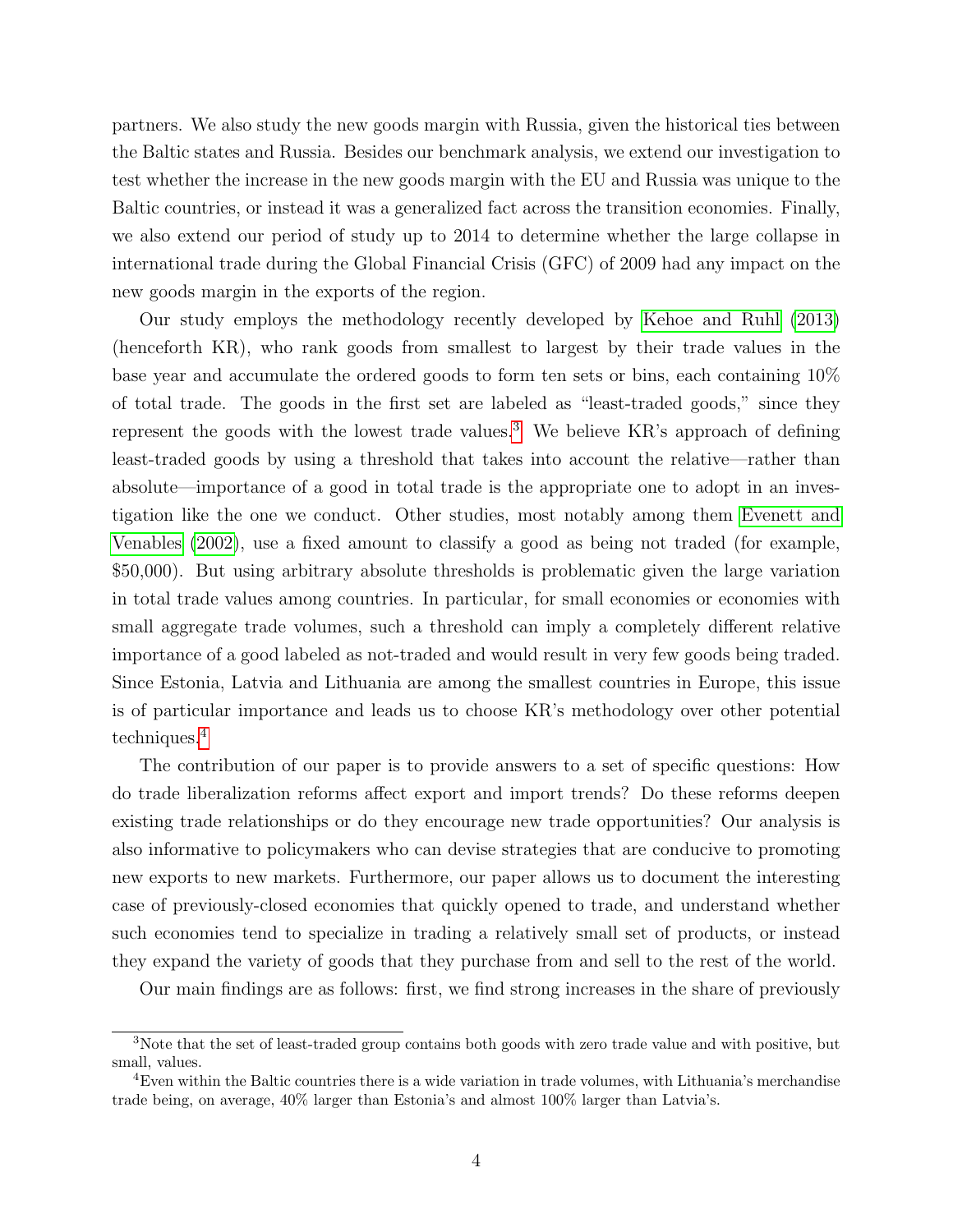non-traded or least-traded goods between 1995 and 2008, a period that for the Baltic countries entailed transformational changes such as accession into the EU. The set of goods that in 1995 constituted the bottom 10% of Baltic exports to their main trade partners jumped to nearly 50% in 2008. Moreover, the share of least-traded exports exhibited increases that coincide with the timing of the major trade liberalization reforms implemented by the Baltics. Second, least-traded imports into the Baltics also displayed significant growth, but on average the magnitudes were at most half the values of their exports counterparts. Additionally, we find that the shares of least-traded imports from the EU 15 and from Russia started diverging around the time the Baltic countries joined the EU, with the EU 15 share increasing and the Russian one declining.

Third, we find that the Baltic share of least-traded exports outpaced that of other economies in Central and Eastern Europe such as the Czech Republic, Hungary and Poland. For example, least-traded exports to the EU 15 and Germany accounted for approximately 40% and 53% of average Baltic exports in 2008, respectively. The corresponding shares for the non-Baltic countries were significantly lower: 22% for the EU 15 and 21% for Germany. In addition, we find that the majority of the non-Baltic countries' exports were driven by the intensive margin, whereas the extensive margin played a more important role for the Baltic countries.

Finally, we look at the behavior of the new goods margin during the Global Financial Crisis. Due to the unprecedented and widespread nature of this economic downturn, exports of new goods from the Baltic countries also suffered significantly between 2008 and 2011. After the crisis ended, the restart in new goods export growth displayed mixed patterns, with least-traded exports to the EU resuming growth and new goods exports to Russia declining.

The methodology in [Kehoe and Ruhl](#page-29-0) [\(2013\)](#page-29-0) has been previously employed to analyze the role of the extensive margin in other trade liberalization episodes. For example, [Sandrey](#page-29-3) [and Van Seventer](#page-29-3) [\(2004\)](#page-29-3) measure the growth of new goods exports from New Zealand to Australia after the Closer Economic Relations Trade Agreement between the two countries was enacted in the mid 1980s, and find that, on average, the relative importance of the new goods doubled for the 1988–2003 period. [Amarsanaa and Kurokawa](#page-28-4) [\(2012\)](#page-28-4) focus on the period of structural reforms in Mongolia and find evidence of large increases in the extensive margin of trade with its major trade partners, including instances when the leasttraded goods ended up accounting for 100% of the total Mongolian exports to a subset of countries. [Dalton](#page-28-5) [\(2014\)](#page-28-5) documents China's exports and imports of least-traded goods to and from Japan following its accession into the World Trade Organization (WTO) in the early 2000s, and also finds increases in the extensive margin, although they are of smaller magnitudes than the ones we find for the case of the Baltic countries. Similarly, [Dalton](#page-28-6)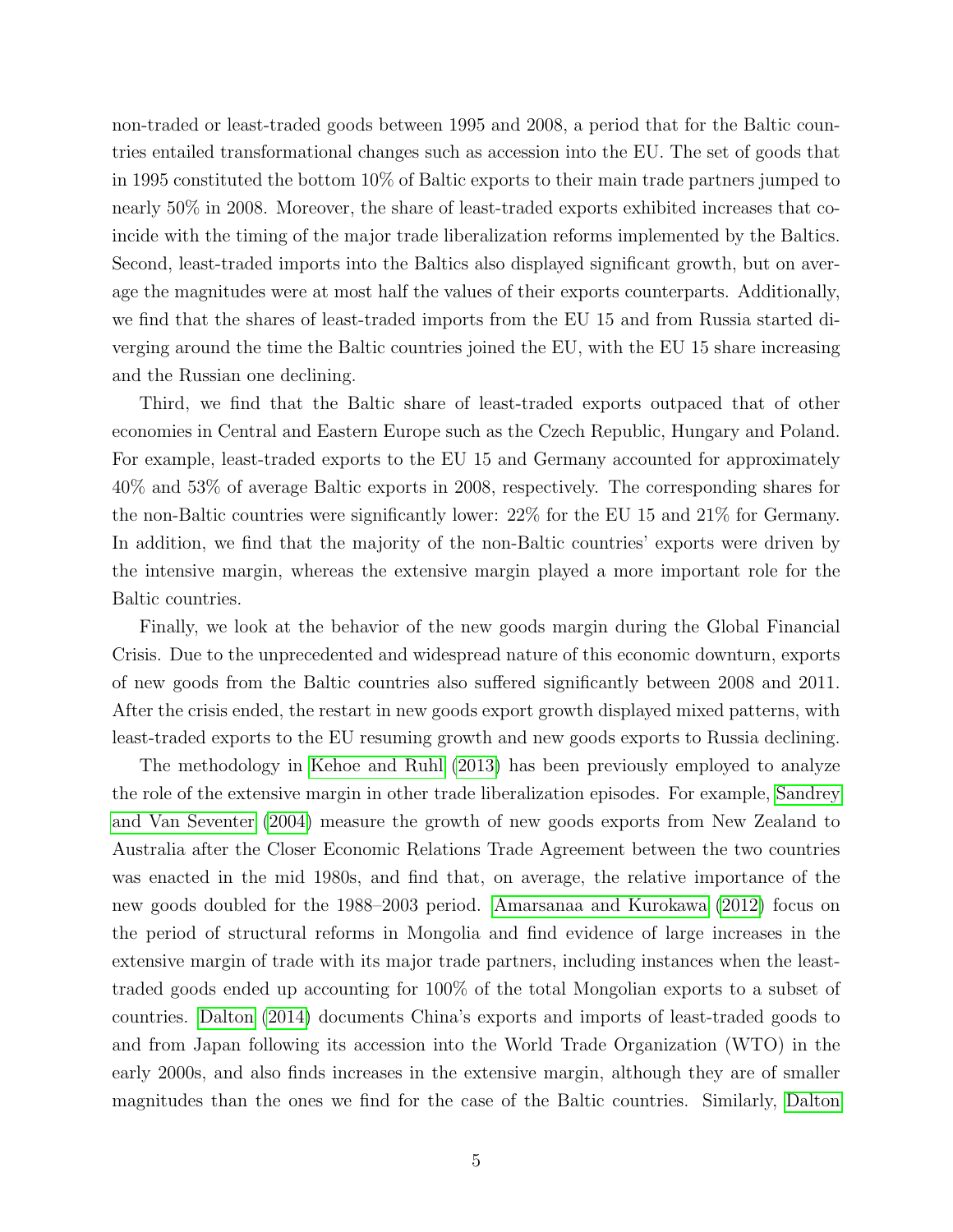[\(2016\)](#page-28-6) focuses on the behavior of Austrian new goods exports and imports to and from the new EU entrants. Finally, Hloušek [\(2010\)](#page-29-4) analyzes the changes in the extensive margin for the Visegrad<sup>[5](#page-1-0)</sup> countries' exports to the EU 15 bloc and finds increases in least-traded goods for all four countries, although they are of smaller magnitudes than the ones we document for the Baltics. Hloušek's work, however, restricts its attention to the 1993–2006 or 1997– 2006 periods, thus potentially missing the delayed effect on trade flows generated by the 2004 EU expansion. Although all these studies share a common methodology and relatively comparable qualitative results, our work stands apart because all previous papers deal with countries that were, in one way or another, previously engaged in international trade, while the Baltic countries did not have trade relationships with the rest of the world prior to their independence from the Soviet Union.

The rest of the paper is organized as follows. Section 2 presents an overview of the trade liberalization reforms implemented in the Baltics since their independence. Section 3 describes the methodology we employ in our analysis, the data we work with, and the selection of trade partners. Section 4 describes the main results for least-traded exports and imports. In Section 5 we extend our analysis by conducting a cross-regional comparison and by including the Global Financial Crisis period. Section 6 discusses the main results of our analysis and Section 7 concludes.

# <span id="page-6-0"></span>2. Trade Liberalization in the Baltics $6$

After regaining their independence in 1991, Estonia, Latvia and Lithuania decisively embraced trade liberalization. Although the speed and extent of the trade reforms were uneven across the Baltic states, they were implemented in a more aggressive manner than the other countries in Central and Eastern Europe, even though their transition to market economies started earlier. The trade liberalization reforms encompassed several dimensions: unilateral, bilateral and multilateral.

At the individual level, Estonia was the country that implemented the most aggressive trade liberalization reforms among the three Baltic states, including a unilateral removal of import tariffs. By 1993, the average weighted Estonian tariff rate was below 2% and by 1997 it was reduced to zero, including agricultural goods. The trade liberalization reforms in Latvia and Lithuania were also substantial, but not as far-reaching as in the case of Estonia.

<sup>&</sup>lt;sup>5</sup>The Visegrad countries is a group of four Central European states: Czech Republic, Hungary, Poland and Slovakia.

<sup>&</sup>lt;sup>6</sup>This section is based on the findings in [Feldmann](#page-29-5) [\(2001\)](#page-29-5), [Feldmann and Sally](#page-29-6) [\(2002\)](#page-29-6), Vilpišauskas  $(1998)$ , Vilpišauskas  $(2003)$  and [Pautola-Mol](#page-29-9)  $(2003)$ .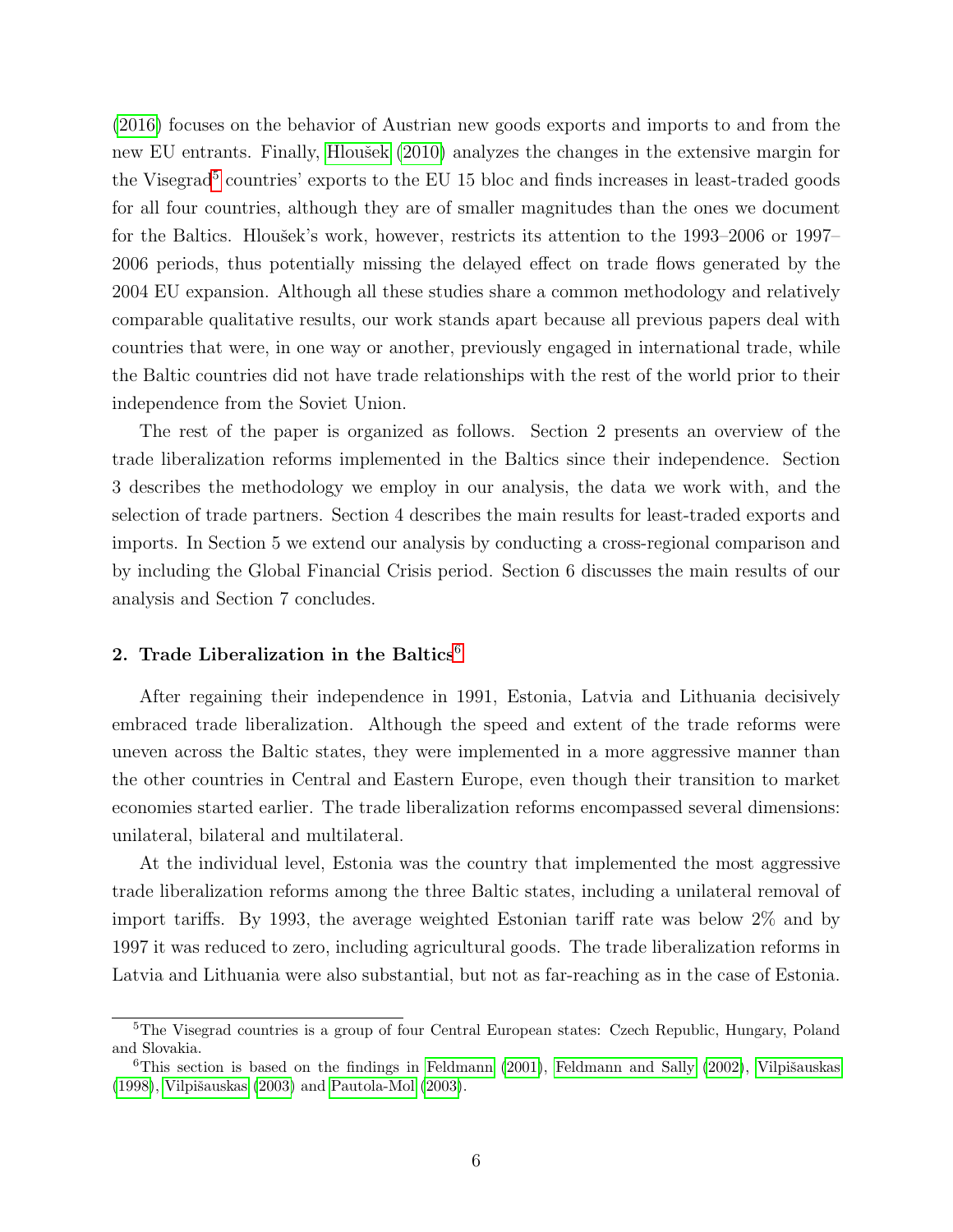On the bilateral level, in September 1993 the three countries signed the Baltic Area Free Trade Area (BAFTA), which came into effect in April 1994 and by July 1998 had removed all non-tariff barriers to trade, thus creating a virtually frictionless trade area. The Baltic countries also independently negotiated free trade agreements with the European Free Trade Association, Bulgaria, the Czech Republic, Hungary, Poland, Slovakia, Slovenia, Turkey and Ukraine. These agreements were of particular importance to secure market access for Estonia, given that it had unilaterally removed import tariffs.

On the multilateral track, the Baltic countries sought to liberalize their foreign trade by applying for accession to the World Trade Organization. Latvia started negotiations in 1993 and Estonia in 1994; they both became WTO members in 1999. Lithuania applied for accession in 1994 and gained membership in 2001. The Estonian case was quite unique because, in anticipation to EU accession, it wished to bind tariffs in the WTO at levels above the rates it applied at the time of negotiations (which were basically zero).

However, among all the external liberalization efforts the Baltic states pursued, accession into the EU was the most coveted objective, not only because of its economic implications, but its geopolitical ones as well. Membership into the EU first started with the bilateral free trade agreements Estonia, Latvia and Lithuania signed with the EU in July 1994, and entered into force in January 1995. The free trade agreements mandated the gradual removal of trade restrictions and envisioned an eventual free trade area. These free trade agreements were replaced by the Association Agreements each country signed in June 1995 and entered into effect in February 1998. These Association Agreements included additional economic cooperation and increased political dialogue between the two parties.

The signing of the Association Agreements encouraged the Baltic countries' demands for accession into the EU. In 1996, the European Commission recommended to start accession negotiations with Estonia, but not with Latvia or Lithuania. Latvia and Lithuania would not start their own negotiations until February 2000. It was ultimately decided that all three countries would join the EU at the same time, during the 2004 expansion that granted membership to the Baltic countries and seven other nations in Central and Eastern Europe and the Mediterranean. By becoming EU members, the Baltic countries were required to abandon their individual external trade policies and replace them with the EU's Commercial Common Policy. Consequently, the Baltics completely liberalized trade with the other members of the EU, but at the same time increased the level of tariffs they would have to apply to industrial and agricultural goods originating from outside the EU, given the Baltics' less protectionist stance prior to EU accession (especially in the case of Estonia, which had unilaterally eliminated its import duties).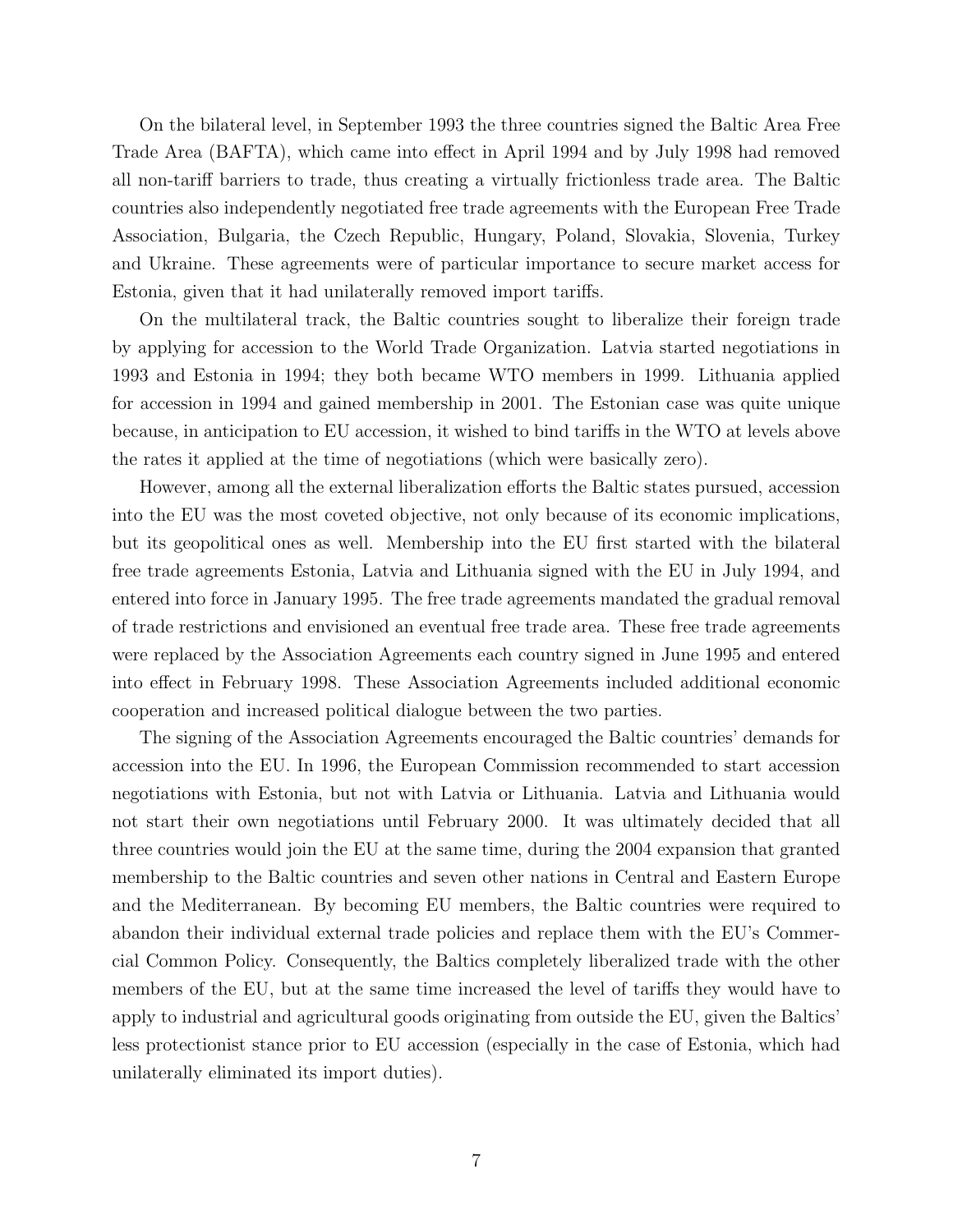## 3. Methodology

#### 3.1. Data

We use detailed bilateral merchandise trade data extracted from the World Bank's World Integrated Trade Solution (WITS) database, reported on annual frequency. We focus on the 1995–2008 period, a span that includes the years when the trade liberalization and structural reforms where implemented, as documented in Section [2.](#page-6-0) The choice of 1995 as the initial year in our sample is due to two factors: first, the WITS trade data is not available for all the three countries prior to 1995. Second, as Bems and Jönsson Hartelius [\(2006\)](#page-28-7) point out, 1995 is the first year in which the Baltic countries can be appropriately considered as open economies. Similarly, we limit our analysis up to 2008, to isolate our results from the effects of the Global Financial Crisis.[7](#page-1-0) The data we use is disaggregated at the 5-digit level of the Standard International Trade Classification (SITC) Revision 2 code. This implies that our analysis includes a total of 1836 goods.

## <span id="page-8-0"></span>3.2. Defining Least-traded Goods

To construct a measure of the new goods margin in international trade, we employ the methodology developed by [Kehoe and Ruhl](#page-29-0) [\(2013\)](#page-29-0), who define the set of least-traded goods as the group of commodities that were initially traded in low volumes or not traded at all. More precisely, for each good Kehoe and Ruhl first compute the average trade value (either exports or imports) during the first three years in the sample (in our case, we average the values for 1995 to 1997). Next, goods are sorted in ascending order according to the threeyear average. Finally, the cumulative value of the ranked goods is grouped into 10 bins, each containing 10% of total trade. The basket of goods in the bottom decile (or the bottom 10% of total bilateral trade value) is labeled as the "least-traded" goods, or the "new" goods. By construction, the least-traded goods set includes all the goods that recorded zero trade volume, as well as some goods that recorded positive but low volume of trade.[8](#page-1-0) With goods grouped in 10% sets, we can trace the growth of trade value for each bracket between 1995 and 2008, paying particular attention to the bottom decile, which represents the growth of trade of the least-traded goods, or the "new goods margin."

<sup>&</sup>lt;sup>7</sup>In the sensitivity analysis section, we extend our period of analysis to 2014, to understand the impact of the trade contraction caused by the GFC on the Baltic new goods margin.

<sup>&</sup>lt;sup>8</sup>Note that the resulting cutoff value that defines the least-traded goods in the KR methodology is specific to the country pair and the trade flow direction, and differs from thresholds with fixed-dollar amounts used by others in the literature. For example, [Feenstra](#page-28-8) [\(1994\)](#page-28-8) and [Hummels and Klenow](#page-29-10) [\(2005\)](#page-29-10) use \$0 as the threshold for traded/non-traded goods, whereas [Evenett and Venables](#page-28-3) [\(2002\)](#page-28-3) use \$50,000. In the Appendix, we find that our qualitative findings remain unchanged when we use an alternative fixed-value cutoff.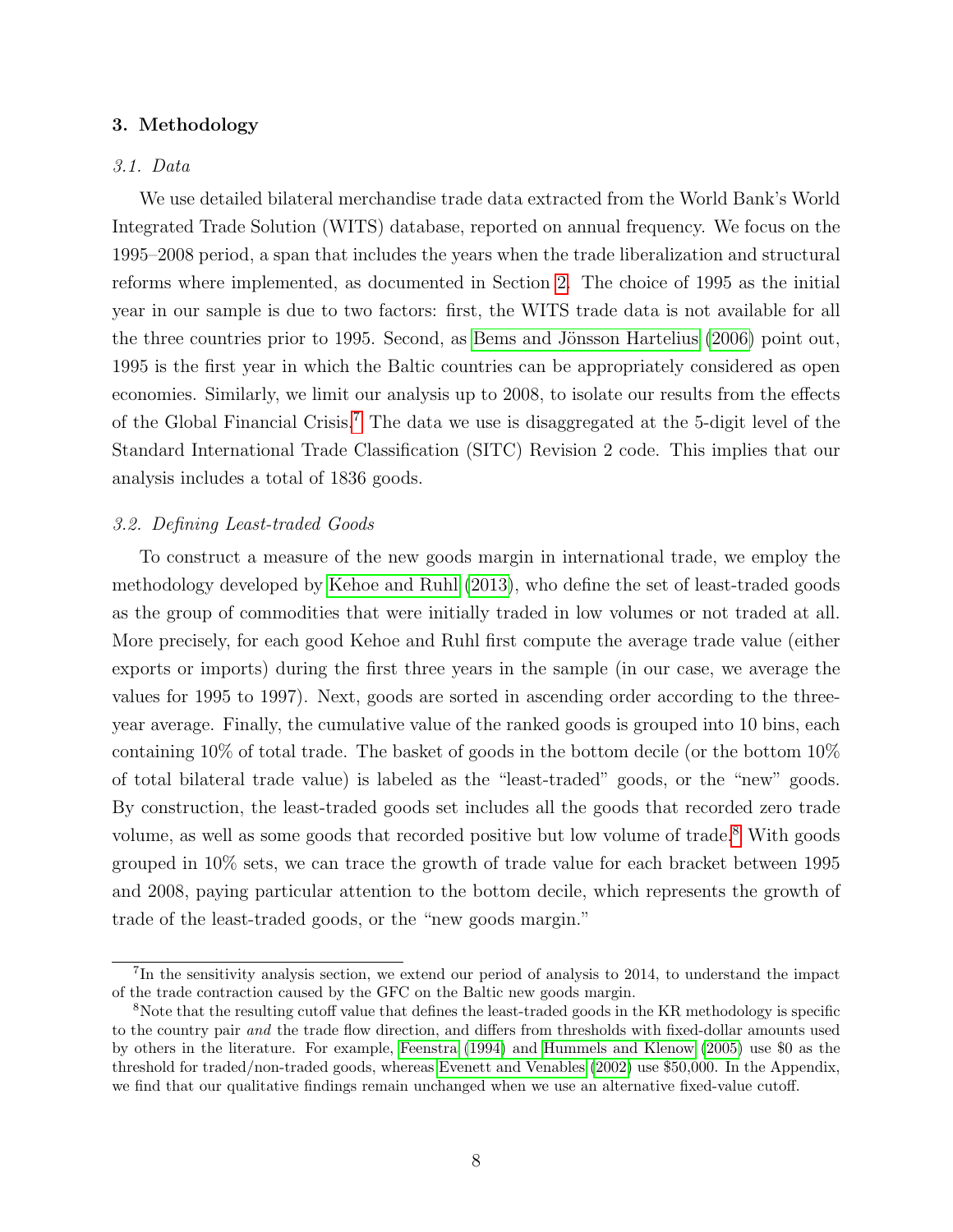#### 3.3. Decomposition of Trade Growth: Extensive and Intensive Margins

The "new goods" methodology allows us to trace the changes in the relative importance of the goods in the bottom decile, but does not provide information on the contributions of the extensive and intensive margins to overall trade growth, since it only focuses on the shares of each bracket in total exports or imports and not on the changes in trade volumes. More specifically, the least-traded goods methodology only considers new products being exported or imported at the margin. On the other hand, the concept of the extensive margin should include not only new entrants contributing to the new goods margin, but also some previously-traded goods that exit the market over time. Thus, to complement our analysis, we also decompose the growth of trade into extensive and intensive margins, to further understand their relative importance in total trade growth.<sup>[9](#page-1-0)</sup> To do so, we follow the methodology used by [Kehoe and Ruhl](#page-29-0) [\(2013\)](#page-29-0), which in turn is adapted from [Hummels and](#page-29-10) [Klenow](#page-29-10) [\(2005\)](#page-29-10).

We summarize trade decomposition methodology briefly. Consider the growth in trade for a specific country-pair between time t and s for  $s \geq t$ . We use  $i \in \{1, 2, \ldots, n\}$  to denote a good in  $\mathsf{G}$ , the set of all goods in both periods. Moreover,  $x_{i,t}$  represents the trade value (exports or imports) of good i in year t, and  $\bar{x}_t$  is defined as the cutoff value for goods to be included in the set of the least-traded goods, that is,  $\bar{x}_t$  is the trade value of the last good to be included in the bottom decile in period  $t$ . Consequently, a good  $i$  is labeled as "least-traded" if  $x_{i,t} \leq \bar{x}_t$ . Let  $G_T(t)$ , a subset of G, denote the basket of the goods in year t that are not in the basket of least-traded goods in year t (that is, all goods such that  $x_{i,t} > \bar{x}_t$ . Similarly,  $G_T(s)$  is the set of goods in year s that recorded trade volumes in excess of  $\bar{x}_t$ , or  $x_{i,s} > \bar{x}_t$ . Thus,  $G_\mathsf{T} = G_\mathsf{T}(t) \cap G_\mathsf{T}(s)$  contains the goods that are traded in excess of  $\bar{x}_t$  in both years. With this notation, the growth of trade between years t and s is:

<span id="page-9-0"></span>
$$
1 + \gamma = \frac{\sum_{i \in \mathsf{G}} x_{i,s}}{\sum_{i \in \mathsf{G}} x_{i,t}} \tag{1}
$$

where  $\gamma$  is the growth rate of trade. We define the growth rate of the intensive margin of trade as the growth of trade in the goods that belong to  $G<sub>T</sub>$  (or the trade growth in goods that were traded more than  $\bar{x}_t$ , in both years):

<span id="page-9-1"></span>
$$
1 + \gamma_{IM} = \frac{\sum_{i \in \mathsf{G}_{\mathsf{T}}} x_{i,s}}{\sum_{i \in \mathsf{G}_{\mathsf{T}}} x_{i,t}}
$$
(2)

<sup>&</sup>lt;sup>9</sup>In what follows, due the different focuses of the two measures, we will use the term new goods margin to refer to changes in exports or imports shares accounted for by the least-traded goods (as defined in Section [3.2\)](#page-8-0), while we will employ term extensive margin in the context of the trade growth decomposition analyses.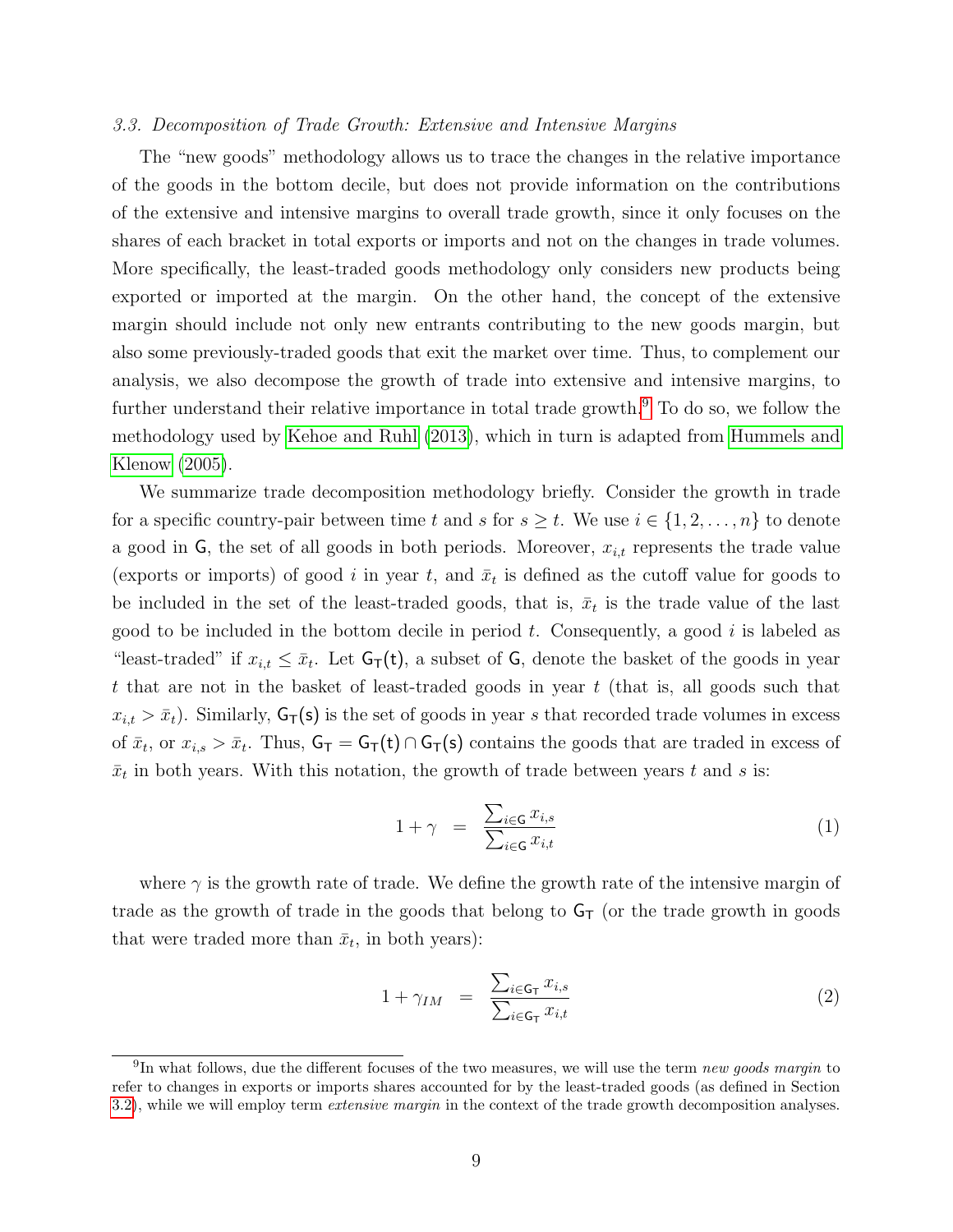Taking the ratio of [\(1\)](#page-9-0) and [\(2\)](#page-9-1), the extensive margin of trade growth is defined as the residual of total trade growth not accounted for by the intensive margin:

<span id="page-10-0"></span>
$$
1 + \gamma_{EM} = \left[ \frac{\sum_{i \in G} x_{i,s}}{\sum_{i \in G} x_{i,t}} \right] / \left[ \frac{\sum_{i \in G_T} x_{i,s}}{\sum_{i \in G_T} x_{i,t}} \right]
$$
  
= 
$$
\frac{1 + \gamma}{1 + \gamma_{IM}}
$$
 (3)

Finally, taking logarithms on both sides of [\(3\)](#page-10-0) and expressing the growth rate of total trade as relative shares of the intensive and extensive margins:[10](#page-1-0)

$$
\log(1+\gamma) = \log(1+\gamma_{IM}) + \log(1+\gamma_{EM})
$$
  
\n
$$
1 = \frac{\log(1+\gamma_{IM})}{\log(1+\gamma)} + \frac{\log(1+\gamma_{EM})}{\log(1+\gamma)}
$$
(4)  
\n(intensive margin share) (extensive margin share)

# 3.4. Trade Partners

Table 1 shows the share of exports and imports of the main trade partners for each Baltic country. We use this information to guide our choice of trade partners in our analysis.

|                | Estonia |         |         | Latvia  |         |         | Lithuania<br>Average |         |  |
|----------------|---------|---------|---------|---------|---------|---------|----------------------|---------|--|
| Partner        | Exports | Imports | Exports | Imports | Exports | Imports | Exports              | Imports |  |
| <b>EU 15</b>   | 54.3    | 46.0    | 52.5    | 51.5    | 43.7    | 43.7    | 50.1                 | 47.1    |  |
| Germany        | 6.5     | 9.6     | 12.8    | 16.4    | 13.4    | 16.3    | 10.9                 | 14.1    |  |
| Sweden         | 13.3    | 6.7     | 9.3     | 6.8     | 4.0     | 3.4     | 8.9                  | 5.6     |  |
| Finland        | 20.7    | 14.8    | 2.5     | 7.7     | $1.3\,$ | 3.0     | 8.2                  | 8.5     |  |
| United Kingdom | $3.5\,$ | 2.5     | 12.5    | 2.5     | 5.2     | 2.9     | 7.1                  | 2.6     |  |
| Netherlands    | 2.6     | 2.1     | 2.9     | 3.7     | 3.4     | 3.2     | 3.0                  | 3.0     |  |
| Other Baltics  | 12.6    | 4.0     | 16.7    | 14.8    | 11.4    | 5.5     | 13.6                 | 8.1     |  |
| Russia         | 11.8    | 9.0     | 10.8    | 10.4    | 15.0    | 24.2    | 12.5                 | 14.5    |  |
| United States  | $2.0\,$ | 2.8     | 2.8     | $1.7\,$ | 2.6     | 2.4     | 2.5                  | 2.3     |  |

Table 1. Baltic Countries' Trade Partners (percent of total merchandise exports and imports, 1995–2008 averages)

First, we choose the 15-country bloc that constituted the European Union prior to the  $2004$  expansion, due to its importance in total trade for the Baltic countries.<sup>[11](#page-1-0)</sup> In what follows, we refer to this group as the "EU 15."

<sup>&</sup>lt;sup>10</sup>Note that these shares are not restricted to take values between 0 and 1.

<sup>11</sup>The 15 members are: Austria, Belgium, Denmark, Finland, France, Germany, Greece, Ireland, Italy, Luxembourg, Netherlands, Portugal, Spain, Sweden and the United Kingdom.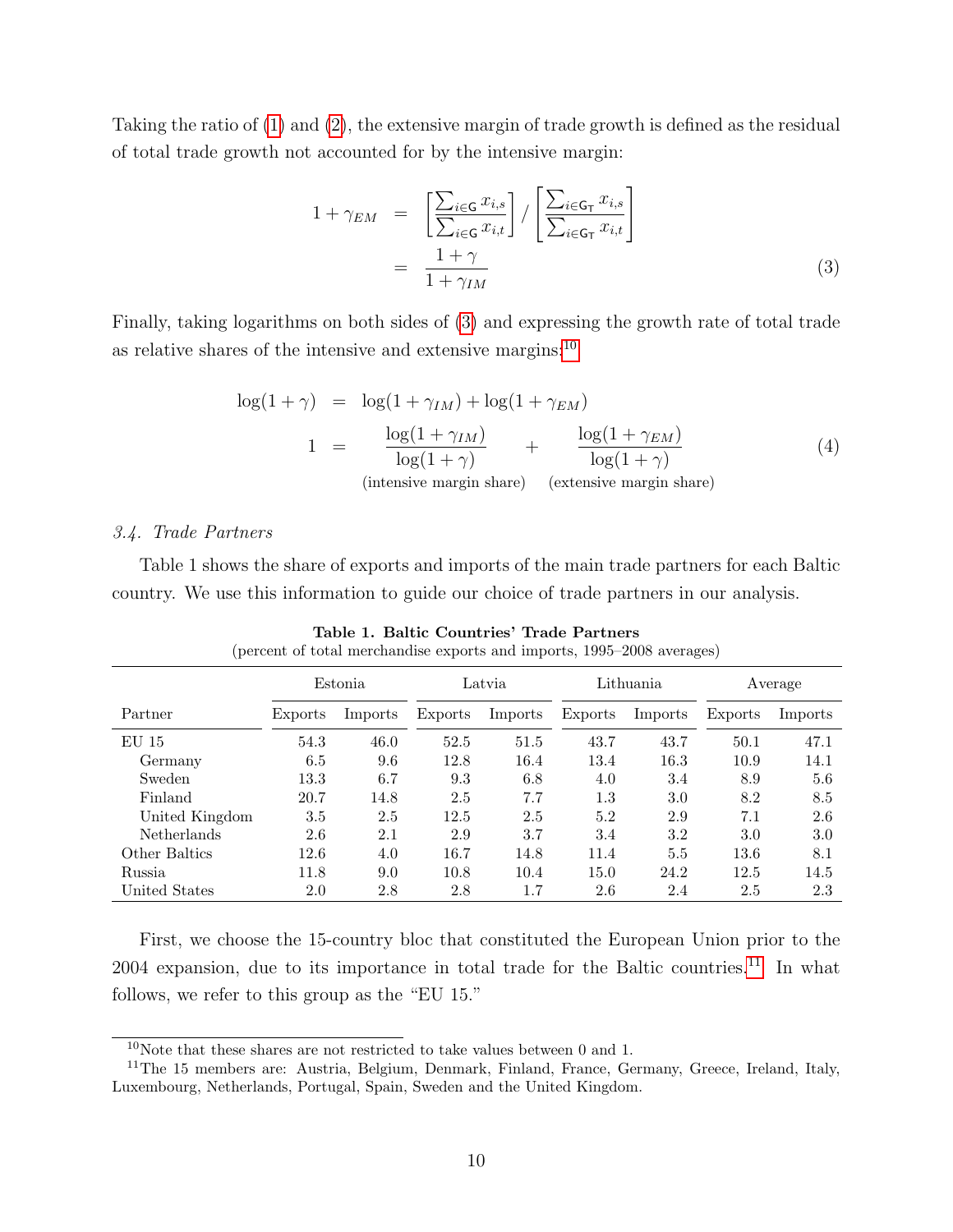In addition to the EU 15, we also look at subset of its member countries. Germany stands out because it is by far the largest trade partner within the EU for Latvia and Lithuania. Similarly, Finland and Sweden are the two largest trade partners for Estonia. We combine those last two countries into a single group, which we refer to as the "Nordics."

Finally, we choose Russia because of its historical ties to the Baltic countries and because it is one of their largest trade partners. Indeed, between 1995 and 2008 Russia accounted for large shares of merchandise imports and exports to and from Estonia and Latvia, and was the largest merchandise trade partner of Lithuania. In addition, trade relations with Russia evolved unevenly across the individual Baltic countries. Prior to the 2004 EU Baltic accession, Estonia and Latvia did not receive Most Favored Nation (MFN) treatment from Russia, while Lithuania did. However, once the Baltic countries joined the EU, the bilateral trade relationships were replaced by the common trade policy between the EU and Russia. Since the EU and Russia had an existing agreement to remove trade barriers under the Common Economic Space agreement, joining the EU provided for better access to the Russian market for Estonia and Latvia, facing lower tariffs.

#### 4. Benchmark Results

For ease of the exposition, the results below refer to the average Baltic exports and imports of least-traded goods, rather than the trade flows of each individual Baltic economy. In the Appendix, we present detailed least-traded goods data for each individual Baltic country.

## 4.1. The Evolution of Least-traded Exports: 1995–2008

**Finding 1:** The Baltic countries recorded strong growth in least-traded exports, which by 2008 accounted for nearly half of all exports to their main trade partners.

In Figure 1 we document the distribution of average Baltic exports to the EU 15, Germany, the Nordics, and Russia for the 1995-2008 period. The horizontal axis depicts the cumulative fraction of 1995 exports value split in 10% brackets, while the vertical axis displays the corresponding fraction in 2008. The height of each column indicates how much the basket of goods in each bin accounts for the trade value in 2008. For instance, the set of the least-traded exports to the EU 15 in 1995 (which comprised the lowest 10% of average Baltic exports to the EU 15) makes up 39.8% of the total exports to the EU 15 in 2008. To facilitate comparisons, we include a horizontal line at the 10% value in the vertical axis. Thus, if a column exceeds the horizontal line, this means that the trade of the goods contained in that set was higher than the average trade growth. Hypothetically, if all bars were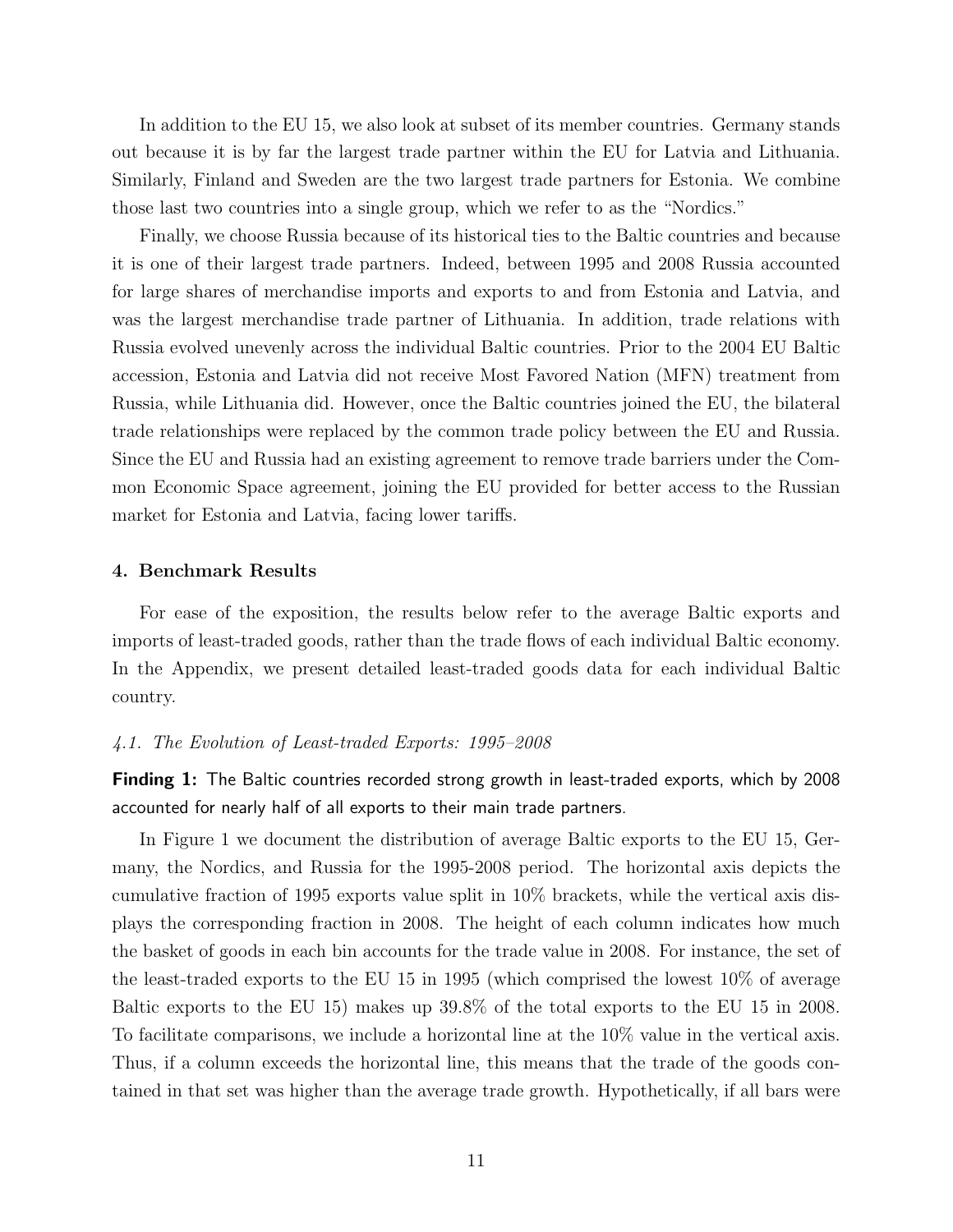aligned exactly at the horizontal line, it would mean that trade growth across all brackets was uniform, with no changes in relative shares.

For all the export destinations we consider, we find significant increases in the leasttraded goods share of total exports. As previously mentioned, for the case of the EU 15, the fraction of least-traded exports jumped from 10% in 1995 to nearly 40% in 2008. Looking at the individual main EU trade partners, growth in least-traded exports was even larger, accounting for nearly 53% and 49% of total exports to Germany and the Nordic countries, respectively.



Since the trade liberalization policies implemented by the Baltic countries had an intraregional and EU-oriented focus, a pertinent question is whether the new goods margin growth happened mostly with EU partners at the expense of other major non-EU countries, namely, Russia. Despite their Western-oriented trade policies, we find that least-traded exports to Russia grew at comparable rates. Indeed, when averaged across the three Baltic economies, the share of least-traded exports to Russia grew from 10% in 1995 to 49% in 2008.

Finding 2: The share of least-traded Baltic exports to their main trade partners exhibits increases that coincide with the timing of the major trade liberalization reforms they implemented.

Figure 1 displays the distribution of exports in two points in time (1995 and 2008), but does not capture the movements of least-traded exports over time. It could well be the case that 2008 was an anomalous year and does not reflect a generalized trend. Thus, we document the evolution of least-traded exports during our period of analysis. In particular, we are interested in finding whether the exports of the least-traded goods were affected by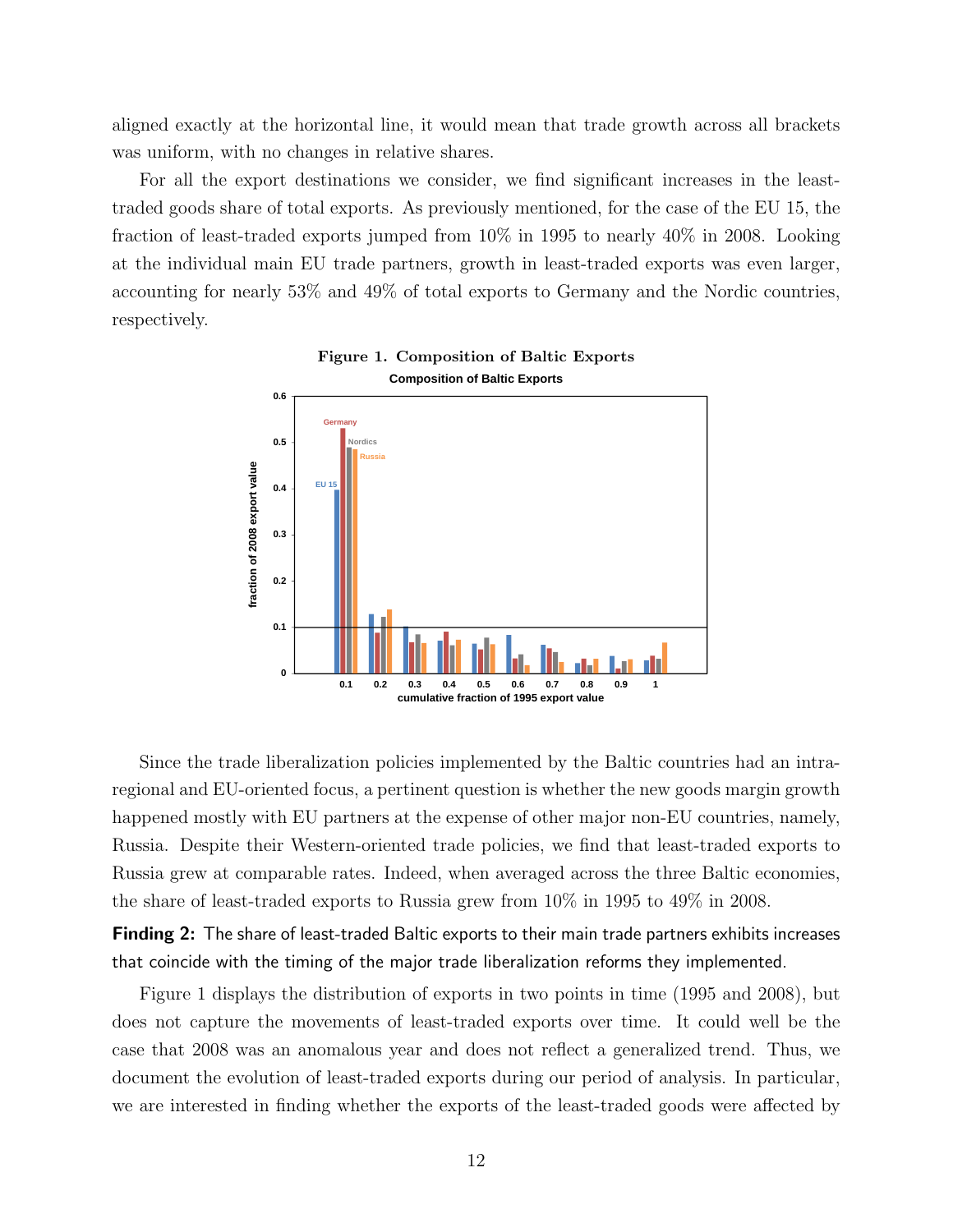the various trade liberalization events experienced by the Baltic countries, and whether the pace of least-traded export growth differs across the destinations of their exports. These trends are depicted in Figure 2.





We find that the share of least-traded exports to the EU 15 and its member countries grew at a relatively consistent pace throughout the whole sample period. A deeper look reveals that least-traded exports to the EU 15 grew at the fastest rate between 2002 and 2005, when its share grew from 19% to 29%. For the main trade partners within the EU, least-traded exports toward Germany and the Nordic countries display noticeable "jumps" around the late 1990s and mid 2000s. Thus, the faster growth in least-traded exports destined to the EU coincided with the periods when the Association Agreements and accession into the EU entered into effect.

During this same period, least-traded exports to Russia, which initially had been growing at a similar rate as the least-traded exports to the top EU trade partners, stagnate in the late 1990s and early 2000s. This suggests that as the Baltic countries received preferential treatment from the EU, they were able to increase their export variety mix in that market at the expense of the Russian market. New goods exports to Russia only resume growth after the Baltics' accession in the EU. The timing in this increase points out the indirect benefit of joining the EU, which automatically provided preferential treatment for Estonian and Latvian exports into the Russian market, such as MFN status.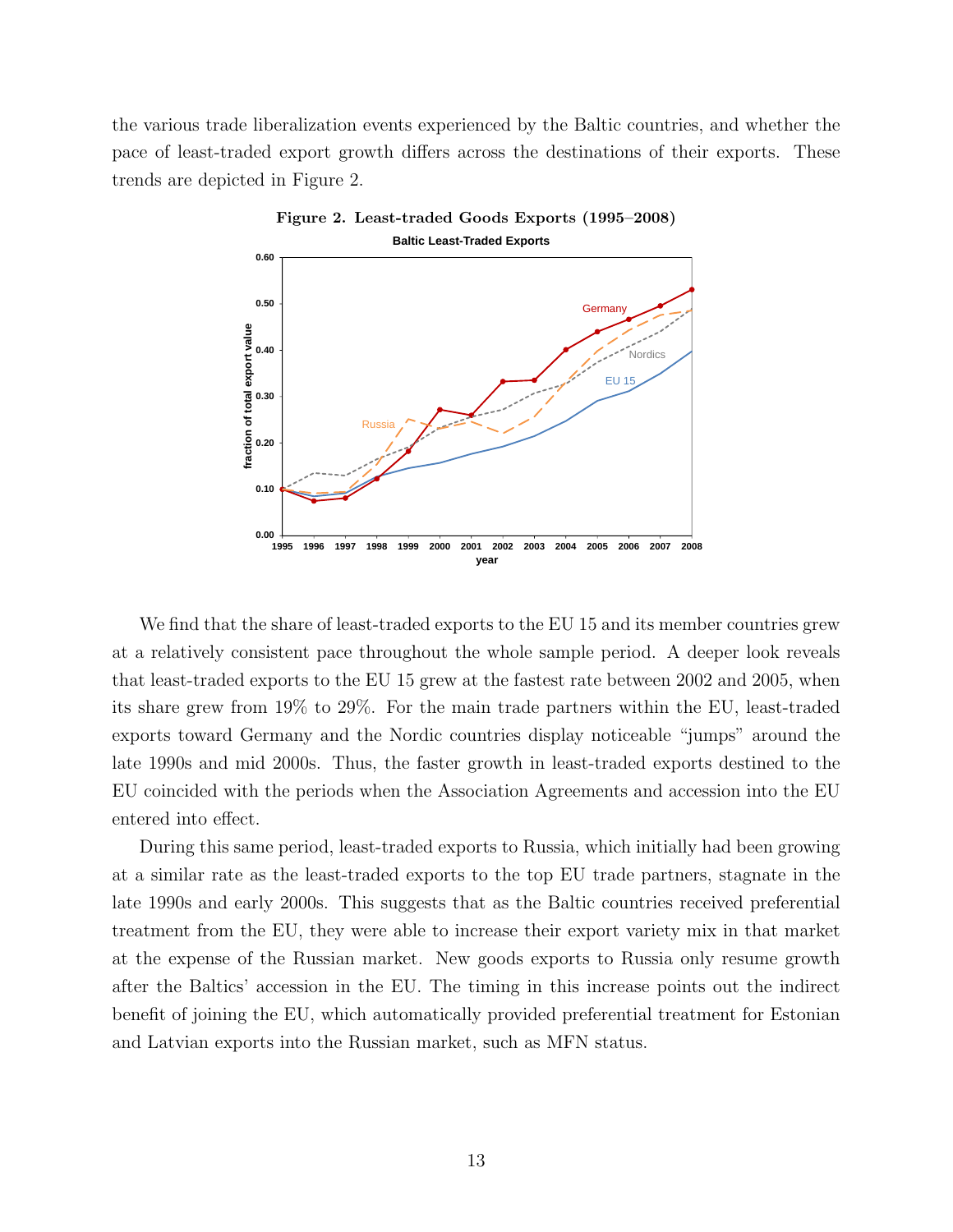#### 4.2. The Evolution of Least-traded Imports: 1995–2008

**Finding 3:** Least-traded imports into the Baltic countries also display significant growth, but their magnitudes are at most half the values of their exports counterparts.

The Baltic countries also recorded rapid growth in their imports of least-traded goods. However, the role of least-traded imports is of a much smaller scale when compared to the case of exports, especially with their main trade partners. In particular, least-traded imports from the EU 15, Germany and the Nordic countries grew at a pace that was roughly half the one observed for Baltic exports of least-traded goods to those same markets.

Figure 3 depicts least-traded imports from the EU 15. While in 1995 they accounted for 10% of total EU 15 imports by the Baltic countries, by 2008 they had increased to an average of 22%, about half of its exports counterpart. Similarly, new goods imports from Germany and the Nordics experienced a marked increase between 1995 and 2008, going from 10% to around 27% and 23%, respectively. However, this growth is again about half the one recorded by Baltic exports of least-traded goods to those same countries.





Least-traded imports from Russia also registered lower growth than exports, accounting for 16% of total Russian imports in 2008. This is roughly one third of the increase recorded by least-traded exports to Russia. In fact, the distribution of imports from Russia shows that sizable growth took place in the goods that had been previously traded (mainly petroleum), as shown in the growth of the top two decile brackets.

Turning to the time series, as depicted in Figure 4, the share of least-traded imports from the EU 15 showed a persistent but smooth increase from 1995 to 2008, without re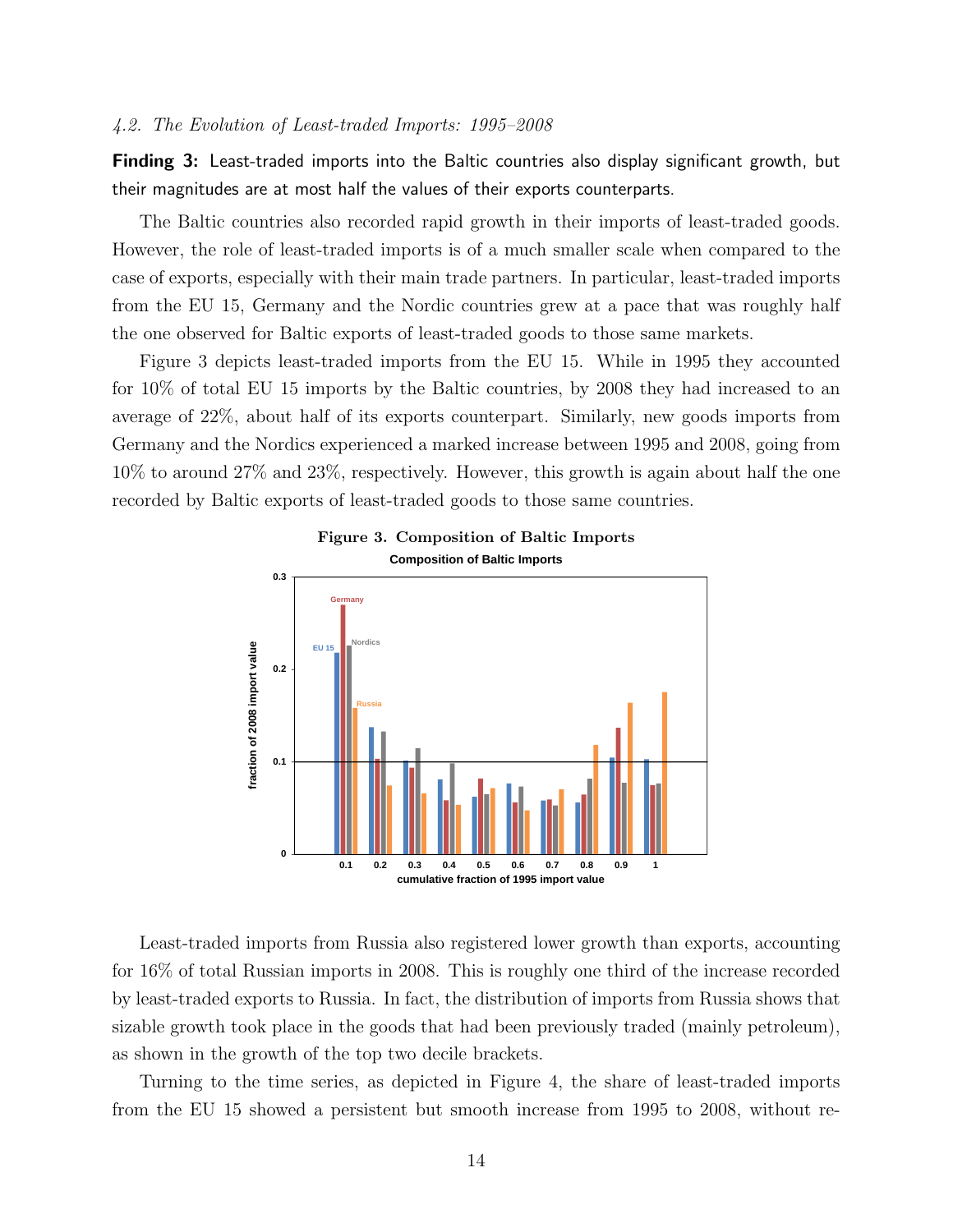markable surges in any particular year. Moreover, when focusing on the individual EU members, we find that the shares of least-traded imports from Germany and the Nordics show steep increases between 1997 and 2000, a period which includes the years of the Association Agreements coming into effect. After stabilizing for a couple of years, these shares started increasing again after 2004, the year of Baltic accession into the EU.





Finding 4: As the Baltic countries joined the EU, least-traded imports from and exports to Russia show divergent patterns, with least-traded exports resuming growth and least-traded imports declining.

As we documented in Section 4.1, least-traded exports to Russia, which had stagnated for a number of years, restarted growing around the time the Baltics joined the EU and gained preferential treatment from Russia as EU members. On the other hand, the evolution of least-traded imports from Russia showed an opposite pattern. Least-traded imports were on the rise until 2002, but that trend reverted starting from 2003, with least-traded imports from Russia experiencing a continuous decline ever since. This change in imports patterns can be attributed to the trade diversion effect generated by the Baltic countries joining the EU customs union in 2004: prior to their accession into the EU, the Baltics' tariffs were in general low. Upon EU accession, the Baltics had to adopt the EU's Commercial Common Policy, which eliminated trade restrictions among EU members but, from the perspective of the Baltic countries, increased tariffs on non-EU imports, thus discouraging Russian new goods imports.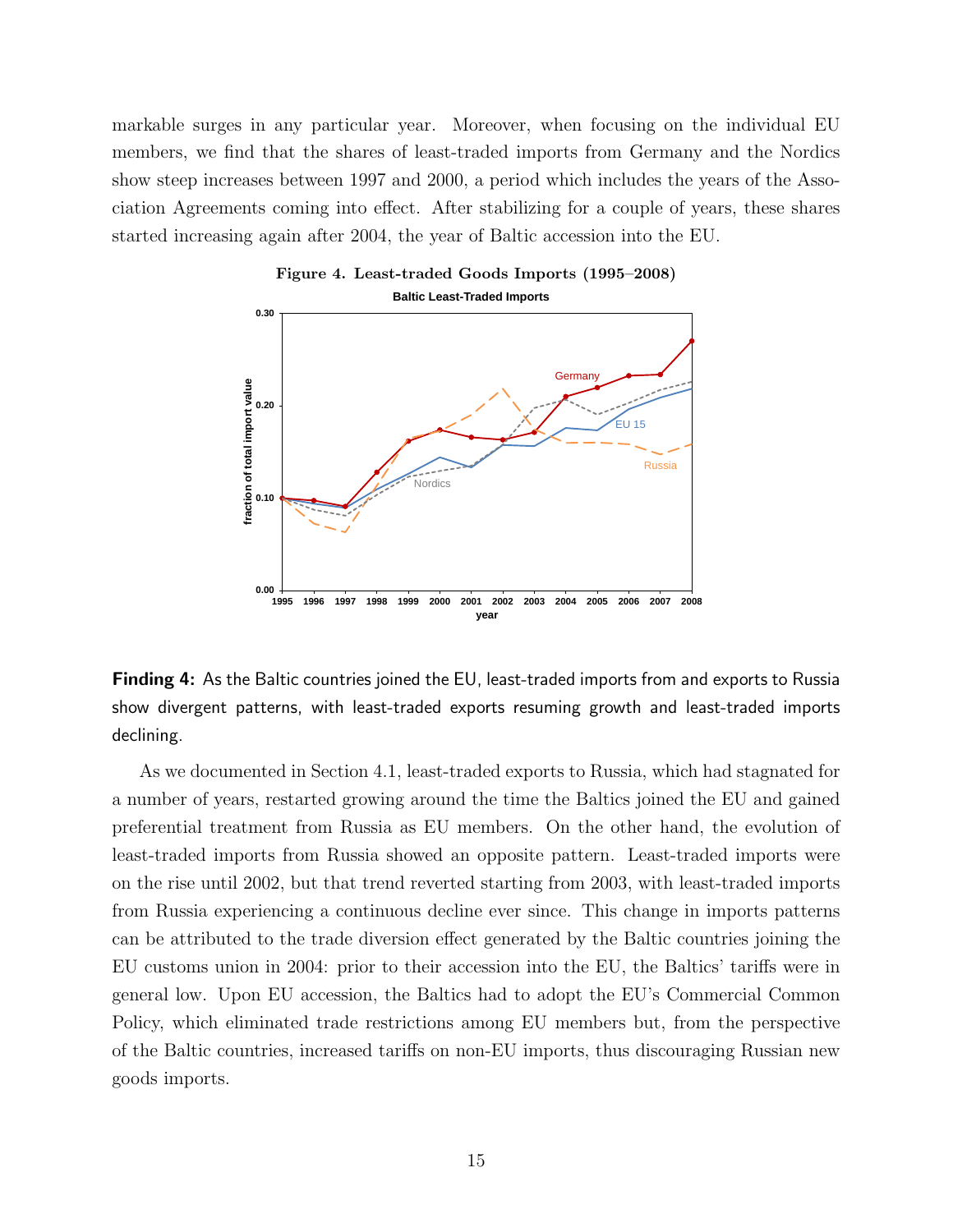#### 4.3. Decomposition of Trade Growth and the Role of the Extensive Margin

In this section we examine the role of the extensive margin in exports and imports growth, using the decomposition methodology outlined in Section 3.3.

Finding 5: The share of the extensive margin of Baltic exports is similar between the EU (and its member countries) and Russia. While the extensive margin plays a smaller role in imports than in exports, we find that the share of the extensive margin is larger for EU imports than for Russian imports.

Table 2 presents the growth rate of total Baltic exports (in nominal terms) between 1995 and 2008, as well as the share of the extensive margin. We find that the growth rates of Baltic exports to the EU 15 and Russia between 1995 and 2008 were quite high and similar in magnitude. In addition, there are no large variations in the share of the extensive margin when we compare the two markets. As for the case of the individual EU members, the share of the extensive margin was as high as 23% for the German market and 22% for the Nordic countries.[12](#page-1-0)

|                |       | Total Export Growth Share of Extensive Margin |
|----------------|-------|-----------------------------------------------|
| EU 15          | 488.2 | 12.2                                          |
| Germany        | 313.9 | 23.4                                          |
| <b>Nordics</b> | 612.5 | 21.7                                          |
| Russia         | 486.2 | 12.3                                          |

Table 2. Exports Growth and the Share of the Extensive Margin (percent)

Switching to imports growth, we present our results in Table 3. For all the main trade partners except for the Nordic countries, the growth rates of imports exceeded those of exports. On the other hand, the fraction of imports growth that can be attributed by the extensive margin was consistently lower than the corresponding figures for exports, rarely surpassing the two-digit mark, which was the norm for the case of exports. For the EU 15, Germany and the Nordic countries, only around 2–4% of the total trade growth was due to the extensive margin, a value significantly lower than the contribution of the extensive margin from the export side. For imports from Russia, the share of the extensive margin is in fact negative at -18%, implying that Russian imports were dominated by existing imports rather than by new goods.

<sup>&</sup>lt;sup>12</sup>The growth in total exports of each individual Baltic country was quite similar, in particular for exports to the EU 15. In spite of these similarities in overall growth, the role of the extensive margin shows a different story: export growth due to the extensive margin in Estonia lagged its counterparts in Latvia and Lithuania for most destinations, except for Russia. More details are provided in Appendix 1.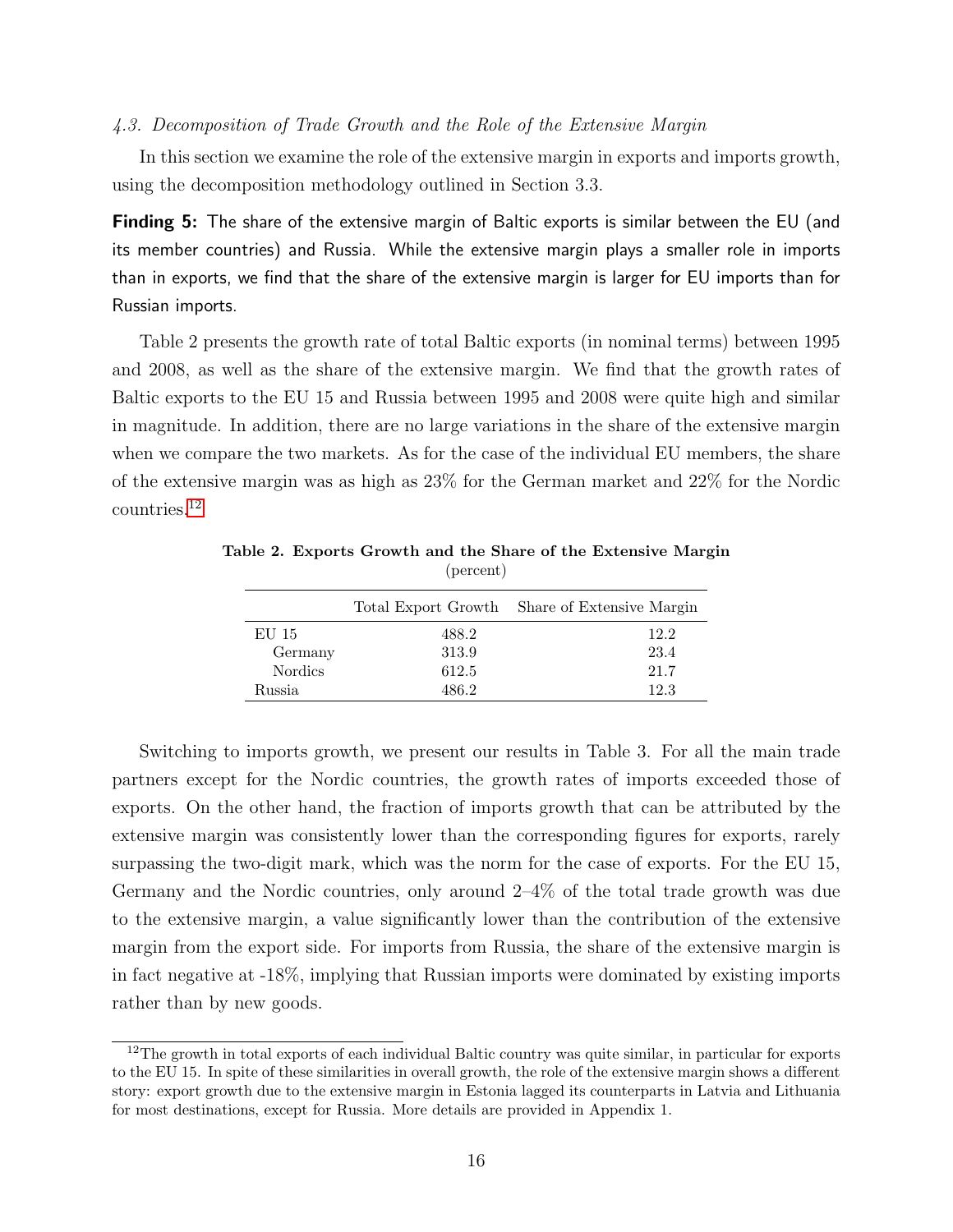|         |       | Total Import Growth Share of Extensive Margin |
|---------|-------|-----------------------------------------------|
| EU 15   | 595.8 | 3.9                                           |
| Germany | 663.6 | 3.6                                           |
| Nordic  | 387.2 | 2.0                                           |
| Russia  | 504.4 | $-17.5$                                       |

Table 3. Imports Growth and the Share of the Extensive Margin (percent)

## 5. Additional Analyses

#### 5.1. Cross-Regional Comparison

Our previous results documented significant increases in Baltic exports of new goods, and that a sizable fraction of Baltic total export growth can be attributed to newly-traded goods. We also found that this pattern holds for both EU countries as well as for non-EU countries such as Russia. In this section, we ask whether the export growth along the new goods margin is a unique feature of the Baltic countries, or instead a generalized trend throughout the transition economies. More specifically, we compare the patterns of least-traded goods trade observed in the Baltics with those in other major transition economies in Central Europe: the Czech Republic, Hungary and Poland.<sup>[13](#page-1-0)</sup>

Finding 6: The new goods margin in exports played a much larger role for the Baltic countries than for other transition economies, with a larger variety of goods exported to its main trade partners. Moreover, exports of new goods from the Baltics to the EU continued growing at a robust rate after joining the EU, while it came to a halt after EU accession for the non-Baltic economies in our sample.

In Table 4 we show the average Baltic and non-Baltic share of least-traded exports in 2008. An immediate result is that the share of least-traded exports is consistently higher for the Baltic countries than for the non-Baltic countries, for all the export destinations we consider. Looking at total world exports and exports to the EU 15, the Baltics' share of least-traded goods in 2008 increased to approximately 30% and 40%, respectively. On the other hand, over the same period, the non-Baltic average increase in the fraction of leasttraded goods was roughly half of the observed values in the Baltic countries. For the main

 $13$ For those non-Baltic countries, Hloušek [\(2010\)](#page-29-4) reports the patterns of new goods exports to the EU 15. However, his study differs from ours in that he focuses on a different time period (1993–2006 or 1997– 2006, depending on data availability for each particular country) and analyzes a smaller set of goods (760 products, or around 40% of the number of products in our study) because he uses a less-finely disaggregated decomposition of trade (4-digit level of the SITC classification, instead of the 5-digit disaggregation level we conduct).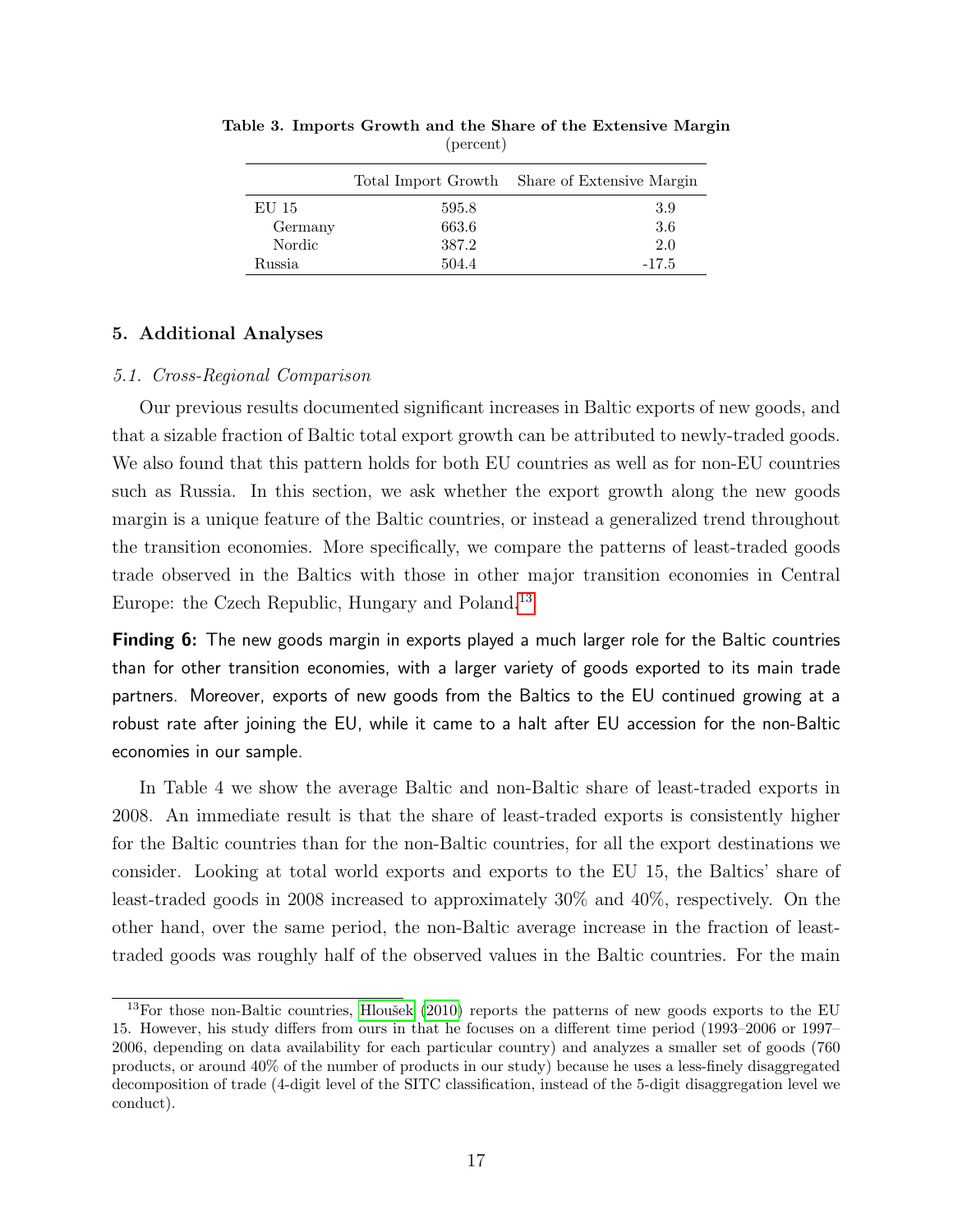trade partners within the EU, we also find that the increases in the share of least-traded exports were consistently larger in the Baltic countries than in the non-Baltic economies. One potential explanation for the lower growth in the least-traded exports in the non-Baltic countries during the 1995–2008 period could be due to the fact that these countries had already enjoyed free access to the EU market dating back from 1992.[14](#page-1-0) Finally, for exports to Russia, the average share of least-traded exports is also higher for the Baltics than for the non-Baltics.

|                | <b>Baltics</b> | Non-Baltics |
|----------------|----------------|-------------|
| World          | 29.5           | 14.8        |
| EU 15          | 39.8           | 21.8        |
| Germany        | 53.1           | 20.5        |
| <b>Nordics</b> | 48.9           | 40.7        |
| Russia         | 48.6           | 36.1        |

Table 4. Share of the Least-Traded Exports in 2008 (percent)

Next, we take a deeper look at the data and trace the evolution of the share of leasttraded exports over time. We show the results in Table 5 below. We find that, prior to 2004, both the Baltic countries and the non-Baltic transition economies recorded high growth rates of the share of the least-traded exports to the EU 15. This trend changed after 2004: while there is no marked slowdown in the Baltic growth rate, the non-Baltic growth in leasttraded exports all but stops upon EU accession. Additionally, while growth in exports of least-traded goods to Germany and Russia decelerates for both Baltics and non-Baltics the growth rate in the Baltic countries is significantly higher than what we observed for the non-Baltic countries. The only exception where growth rate patterns are reversed is for exports to the Nordic countries.

#### Table 5. Growth of the Share of Least-Traded Exports Over Time (percent, annual average)

<sup>&</sup>lt;sup>14</sup>The Europe Agreements between the EU and the non-Baltic countries came into force in February 1994. However, the market-access and trade-related portions of the Agreements entered into effect in March 1992. We thank an anonymous referee for pointing out this earlier trade agreement between the non-Baltic countries and the EU.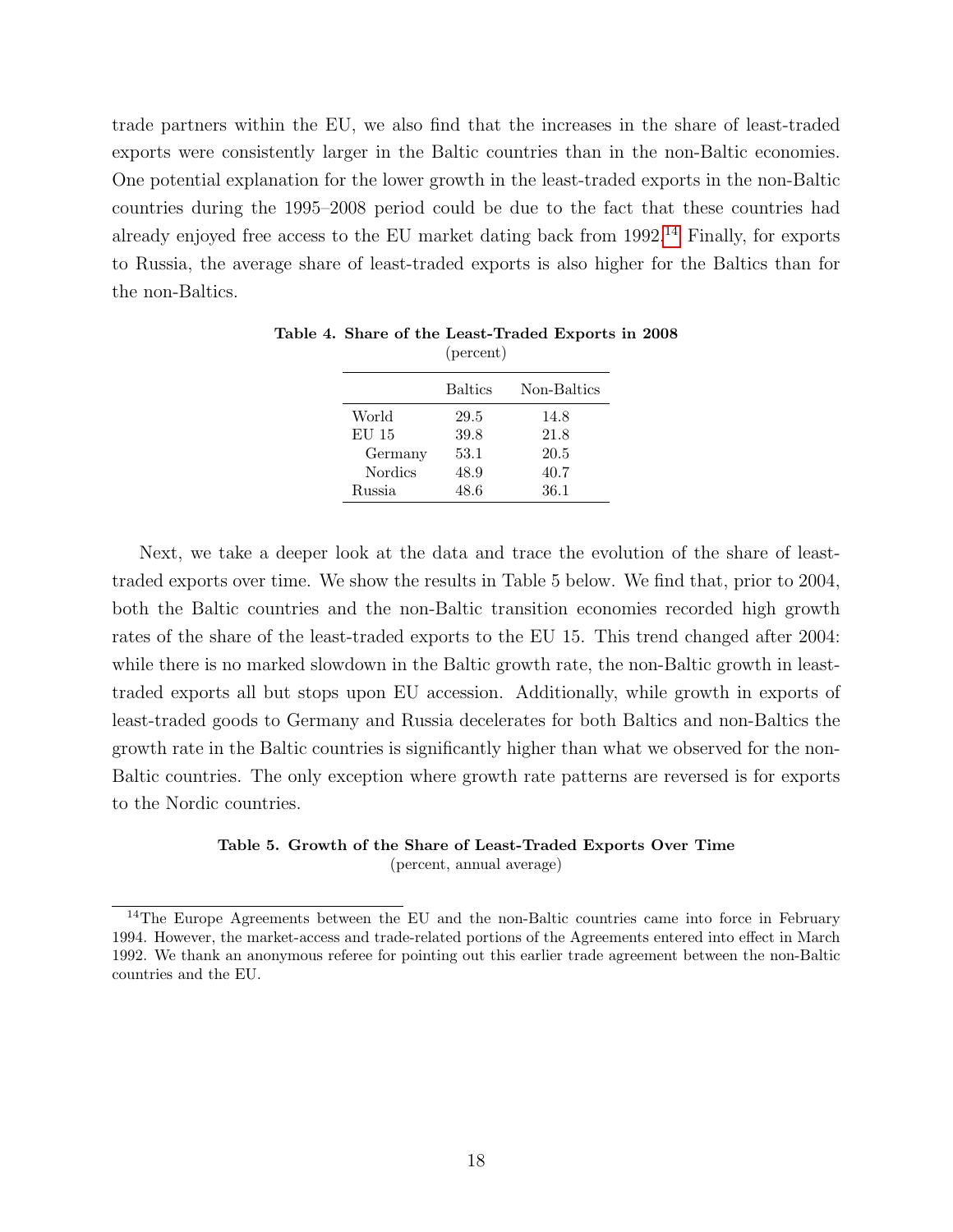|                |                | $(1995 - 2004)$ | $(2004 - 2008)$ |             |  |  |
|----------------|----------------|-----------------|-----------------|-------------|--|--|
|                | <b>Baltics</b> | Non-Baltics     | <b>Baltics</b>  | Non-Baltics |  |  |
| World          | 8.3            | 3.9             | 9.2             | 0.6         |  |  |
| <b>EU 15</b>   | 10.6           | 9.2             | 12.9            | 0.4         |  |  |
| Germany        | 16.7           | 6.9             | 7.5             | 3.9         |  |  |
| <b>Nordics</b> | 14.1           | 11.4            | 11.6            | 16.4        |  |  |
| Russia         | 14.2           | 12.9            | 10.6            | 4.9         |  |  |

Finally, in Table 6 we present the overall growth in exports and the contribution due to the extensive margin. We notice that the overall magnitudes of export growth for the Baltics and the non-Baltic countries are similar, though larger for the non-Baltics. On the other hand, the share of the extensive margin in export growth reveals a contrasting picture: they are consistently higher for the Baltic countries than for the non-Baltic countries. On average, the contribution of the extensive margin in Baltic exports to the EU 15 and Germany is 12% and 23% respectively, whereas the corresponding fractions for the non-Baltics are significantly lower, at around 3 to 4%.

|                |                | Total Export Growth |                | Extensive Margin Share |
|----------------|----------------|---------------------|----------------|------------------------|
|                | <b>Baltics</b> | Non-Baltics         | <b>Baltics</b> | Non-Baltics            |
| World          | 698.3          | 676.0               | 7.0            | 0.4                    |
| EU 15          | 488.2          | 574.6               | 12.2           | 3.7                    |
| Germany        | 313.9          | 475.3               | 23.4           | 3.2                    |
| <b>Nordics</b> | 612.5          | 805.8               | 21.7           | 8.0                    |
| Russia         | 486.2          | 508.0               | 12.3           | $-1.8$                 |

Table 6. Export Growth and the Share of the Extensive Margin (1995–2008) (percent)

## 5.2. The Impact of the Global Financial Crisis on the Extensive Margin

Finding 7: New goods exports experienced a significant growth slowdown during the GFC across the board. Additionally, the restart in new goods export growth displayed mixed patterns.

In the benchmark analyses, we restricted our attention to the period between 1995 to 2008, since our interest was on the patterns of new goods margin growth during the various episodes of Baltic trade liberalization reforms, including accession into the EU. By stopping at 2008, we wanted to avoid any sort of distortion created by the GFC.

However, a valid issue to consider is how exports of newly-traded goods behave during severe economic downturns.<sup>[15](#page-1-0)</sup> We document the behavior of the new goods margin during a

<sup>&</sup>lt;sup>15</sup>[Kehoe and Ruhl](#page-29-0) [\(2013\)](#page-29-0) claim that regular business cycle events are not drivers of growth in the new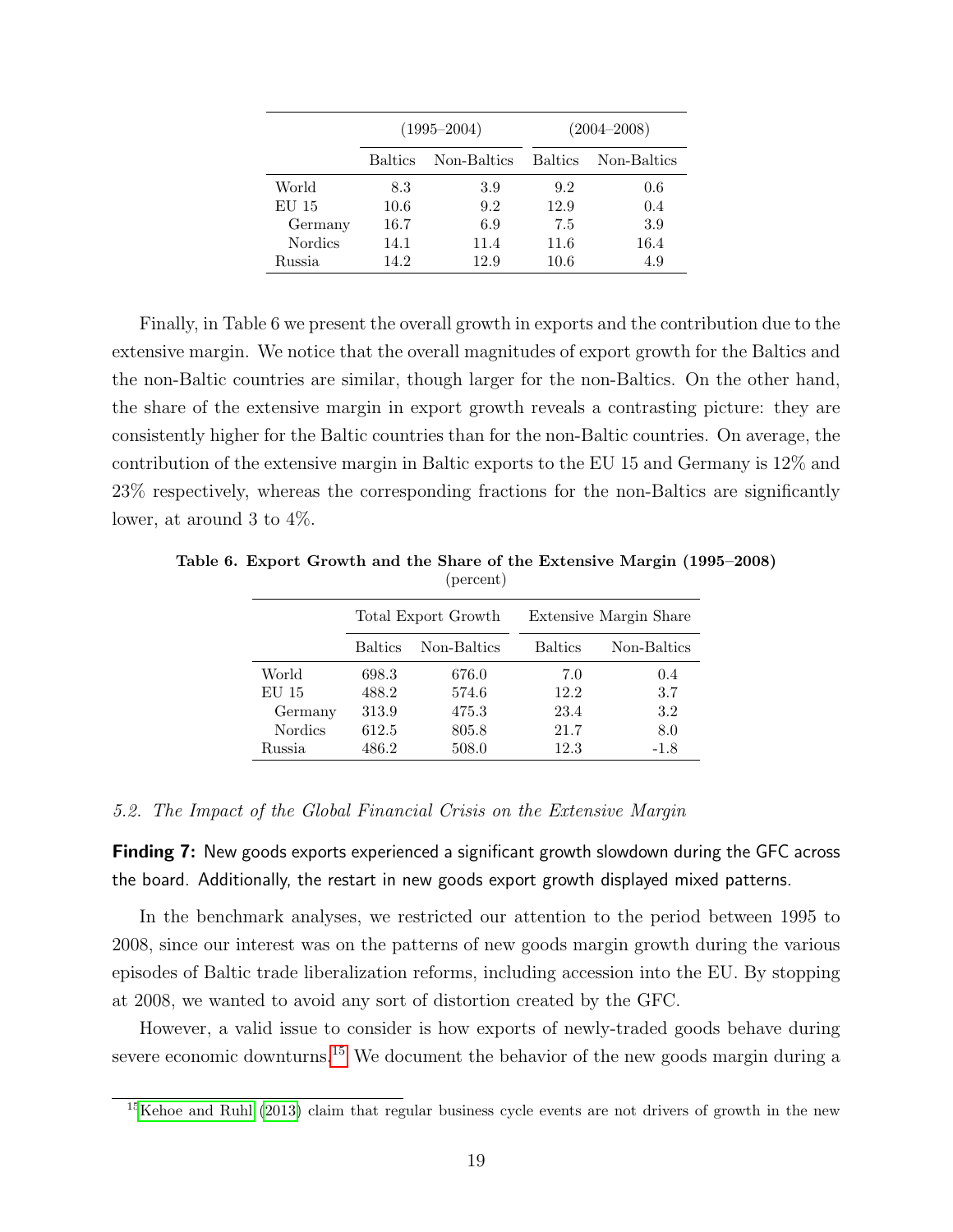period of unprecedented collapse in international trade in the aftermath of the GFC. To do so, we extend the period of analysis from 1995 to 2014. Indeed, the Baltic countries' trade experienced a significant negative swing during the GFC. During the 2009-2010 period, total nominal exports fell by 23% in Estonia and Latvia and by 31% in Lithuania. However, the decline in exports was short-lived, since from 2010 onward all three countries recorded increases in nominal exports.

In Table 7, we analyze the share of the least-traded exports during the extended sample period, and decompose the changes in the share of the least-traded goods for three sub-periods: 2005 to 2008 (before the GFC), 2008 to 2011 (a span characterized by trade collapse), and 2011 to 2014 (when trade recovers). We find that in comparison to the period prior to the GFC, growth in the share of least-traded exports shows a noticeable slowdown. For example, the share of the least-traded exports to the EU increased by 1.1 percentage points between 2008 and 2011, which is one tenth of the magnitude observed during the period 2005 and 2008. For all other export destinations, we observe similar patterns of deceleration in the growth of the least-traded export shares. However, for the period between 2011 and 2014, EU-bound exports of the least-traded goods rebounded, as their share increased by 3.6 percentage points. For the individual EU members and Russia, the patterns are mixed. On the one hand, exports to the Nordics followed a similar trend to the EU as a whole, with the share of the least-traded exports resuming growth. On the other hand, the share of least-traded exports to Germany and Russia showed no change or even a decrease during the post-GFC period.

|                | $(2005 - 2008)$ | $(2008 - 2011)$ | $(2011 - 2014)$ |
|----------------|-----------------|-----------------|-----------------|
| World          | 4.6             | 3.8             | 2.3             |
| EU 15          | 10.7            | 1.1             | 3.6             |
| Germany        | 9.1             | 3.7             | 0.0             |
| <b>Nordics</b> | 11.5            | 3.1             | 6.0             |
| Russia         | 87              | 6.2             | $-0.4$          |

Table 7. Changes in the Share of Least-Traded Exports (2005–2014) (percentage points)

goods margin by comparing trade among NAFTA countries with United States exports to Germany, Japan and the UK (or non-NAFTA countries) between 1989 and 1999. Since no significant trade liberalization or structural reform took place between the United States and the non-NAFTA countries, regular business cycles would not impact the extensive margin in trade.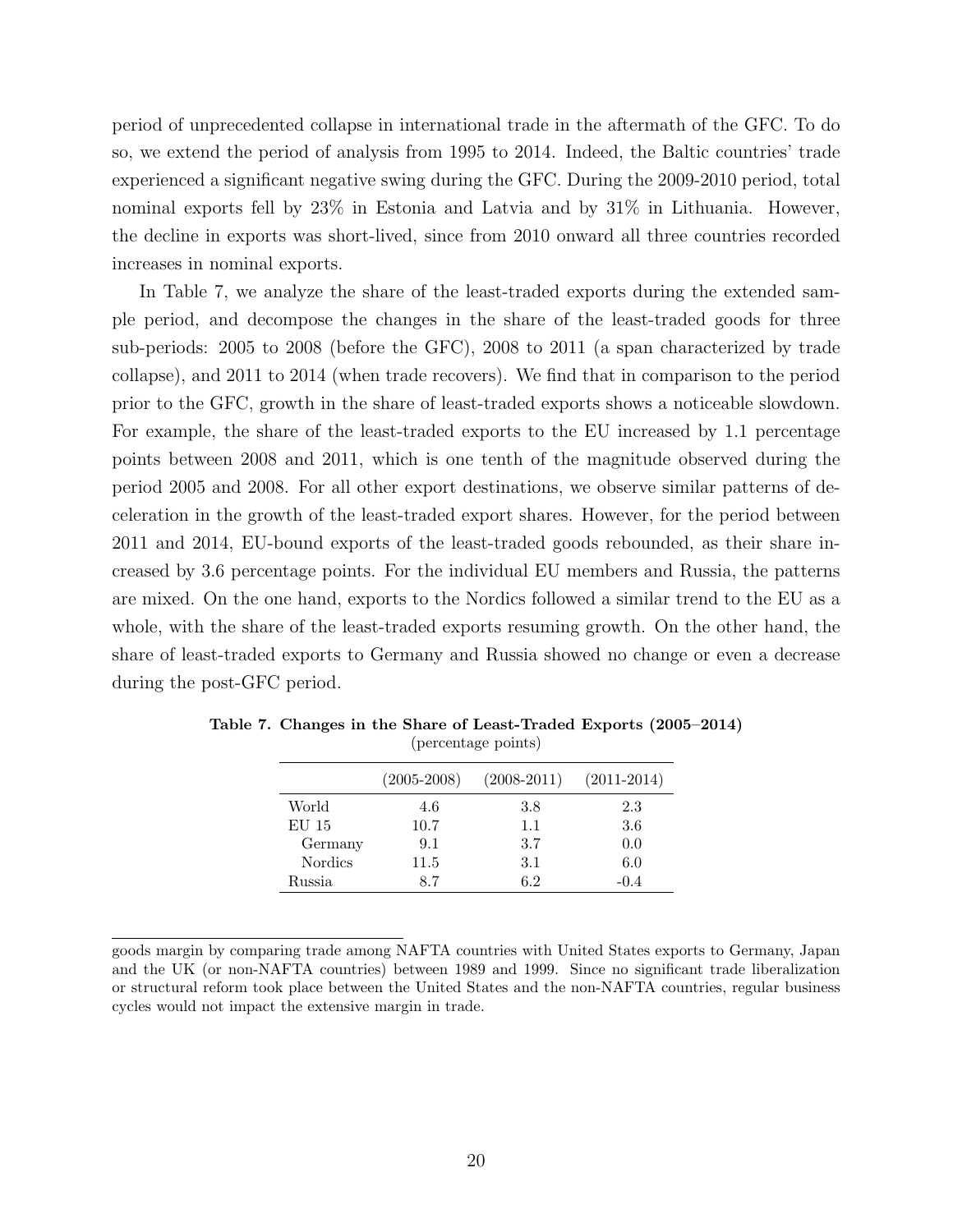#### 6. Discussion of Results

Our results indicate that the Baltic countries increased both their imports and exports of least-traded goods substantially. What are the implications of such trends beyond simply the expansion of trade? As we noted in the Introduction, increases in the import variety mix entail non-negligible welfare effects. Besides the results found by [Broda and Weinstein](#page-28-2) [\(2006\)](#page-28-2) for the United States, [Chen and Ma](#page-28-9) [\(2012\)](#page-28-9) also quantify that, for the case of China, the welfare gains resulting from increases in import variety between 1997 and 2008 are equivalent to 4.9% of GDP, while [Chen and Jacks](#page-28-10) [\(2012\)](#page-28-10) find that the increase in import varieties between 1988 and 2007 is associated with Canadian consumers' welfare gains as large as 28%. Thus, increases in the imports extensive margin have also significant welfare implications and ignoring them would lead to systematically understate the gains from trade. We expect that the Baltic consumers also experienced large welfare gains due to the increases in the imports of previously least-traded goods observed in those countries.

Additionally, our findings also document that the Balitcs' increases in their exports of least-traded goods were even larger than their imports counterparts. Moreover, the Baltics' increases in the exports new goods largely exceeded the increases recorded by other transition economies. In a recent article, [Feenstra and Kee](#page-28-11) [\(2008\)](#page-28-11) employ a variant of Melitz's monopolistic competition model to show that, for a sample of 44 countries, the total increase in export variety is associated with an average 3.3% productivity gain per year for exporters over the 1980-2000 period, and that export variety can explain a substantial fraction of the within-country variation in productivity. Although the link between productivity gains and least-traded exports is beyond the scope of this study, we conduct simple back-of-theenvelope calculations to explore whether the larger variety of export products is associated with higher productivity gains for the case of the Baltic countries. To measure productivity growth during the 1995-2008 period, we construct labor productivity series using data from the World Input-Output Database (WIOD).<sup>[16](#page-1-0)</sup> In Table 8, we present the share of least-traded exports to the world and the growth rate of labor productivity for the Baltic countries and for the transition countries we considered in Section 5. We find that, on average, the Baltic increases in labor productivity were approximately twice as large as the observed values for the non-Baltic counterparts. Moreover, Estonia, which among the Baltic countries recorded the largest increase in least-traded exports, also experienced the largest increase in labor productivity. On the other hand, Lithuania, which was the Baltic country that recorded the smallest increases in least-traded exports also displayed the smallest gains in labor produc-

<sup>&</sup>lt;sup>16</sup>Our definition of productivity differs from that in [Feenstra and Kee](#page-28-11) [\(2008\)](#page-28-11) since we look at the evolution of labor productivity, whereas they focus on total factor productivity.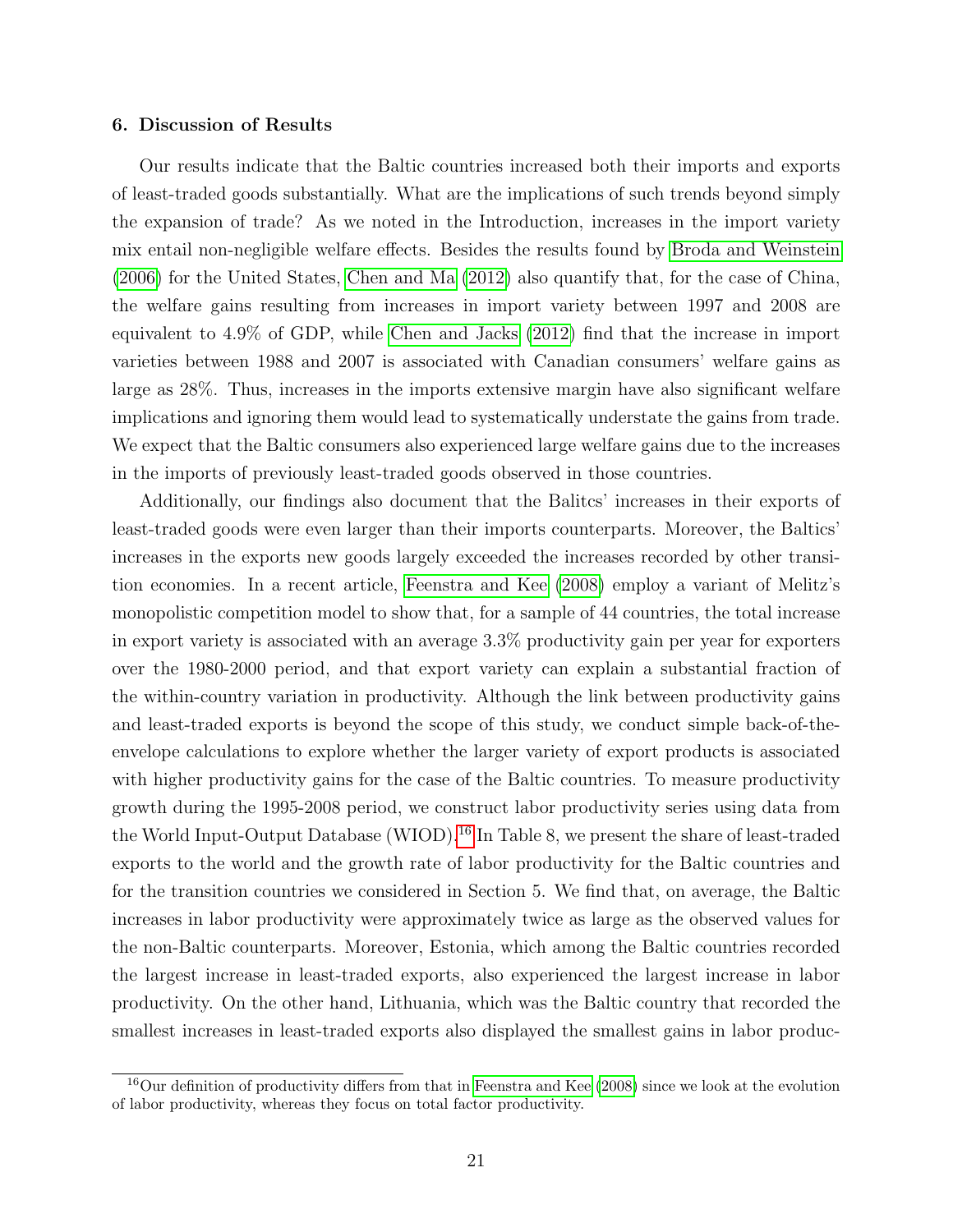tivity.[17](#page-1-0) While a more precise study is needed, this preliminary analysis seems to suggest that increases in least-traded exports are accompanied by increases in labor productivity, thus underscoring the importance of the new goods margin.

|                    | Share of least-traded | Growth rate of     |
|--------------------|-----------------------|--------------------|
| Country            | exports in 2008       | labor productivity |
| Baltic average     | 29.5                  | 105.3              |
| Estonia            | 35.9                  | 117.2              |
| Latvia             | 34.0                  | 104.0              |
| Lithuania          | 18.8                  | 94.8               |
| Non-Baltic average | 14.8                  | 59.3               |
| Czech Republic     | 9.5                   | 51.2               |
| Hungary            | 12.2                  | 53.0               |
| Poland             | 22.6                  | 73.7               |

| Table 8. Least-traded Exports and Labor Productivity |           |  |  |
|------------------------------------------------------|-----------|--|--|
|                                                      | (percent) |  |  |

# 7. Conclusion

In this article, we analyze the behavior of the extensive margin of trade for the three Baltic countries between 1995 and 2008, a period that coincides with episodes of market transition and accession into the European Union. More specifically, we assess by how much the overall growth in Baltic exports and imports was due to goods that had previously not been traded.

There is a considerable debate about the relative roles of the extensive and intensive margins in trade growth: [Hummels and Klenow](#page-29-10) [\(2005\)](#page-29-10) concludes that the extensive margin is the primary driver of export growth while [Helpman et al.](#page-29-11) [\(2008\)](#page-29-11) and Besedeš and Prusa  $(2011)$  found that the intensive margin plays the dominant role.<sup>[18](#page-1-0)</sup> Our paper contributes to the literature by disentangling the roles of the extensive and intensive margins in economies that were previously closed to trade and quickly opened their foreign sectors. Our contribution is not only limited to documenting the driving forces of the new goods margin, but also addresses important policy implications by identifying new trading opportunities.

We find that the new goods margin played a crucial role in the growth of Baltic trade. Indeed, by 2008, nearly half of total exports bound to and almost a quarter of total imports

<sup>&</sup>lt;sup>17</sup>Note that the same positive relationship between share of least-traded exports and labor productivity holds for the non-Baltic countries.

<sup>&</sup>lt;sup>18</sup>It is worthwhile, however, to note that these terminologies do not necessarily have the same meaning across papers. In some cases, the extensive margin refers to the number of exporters for a given good (for example, as in [Chaney, 2008\)](#page-28-13), while in other cases it refers to the country-pair specific export relationship (as in [Rose, 2004\)](#page-29-12). In our paper, by extensive margin we refer to the trade growth of goods that had not been traded before or been traded in low volumes.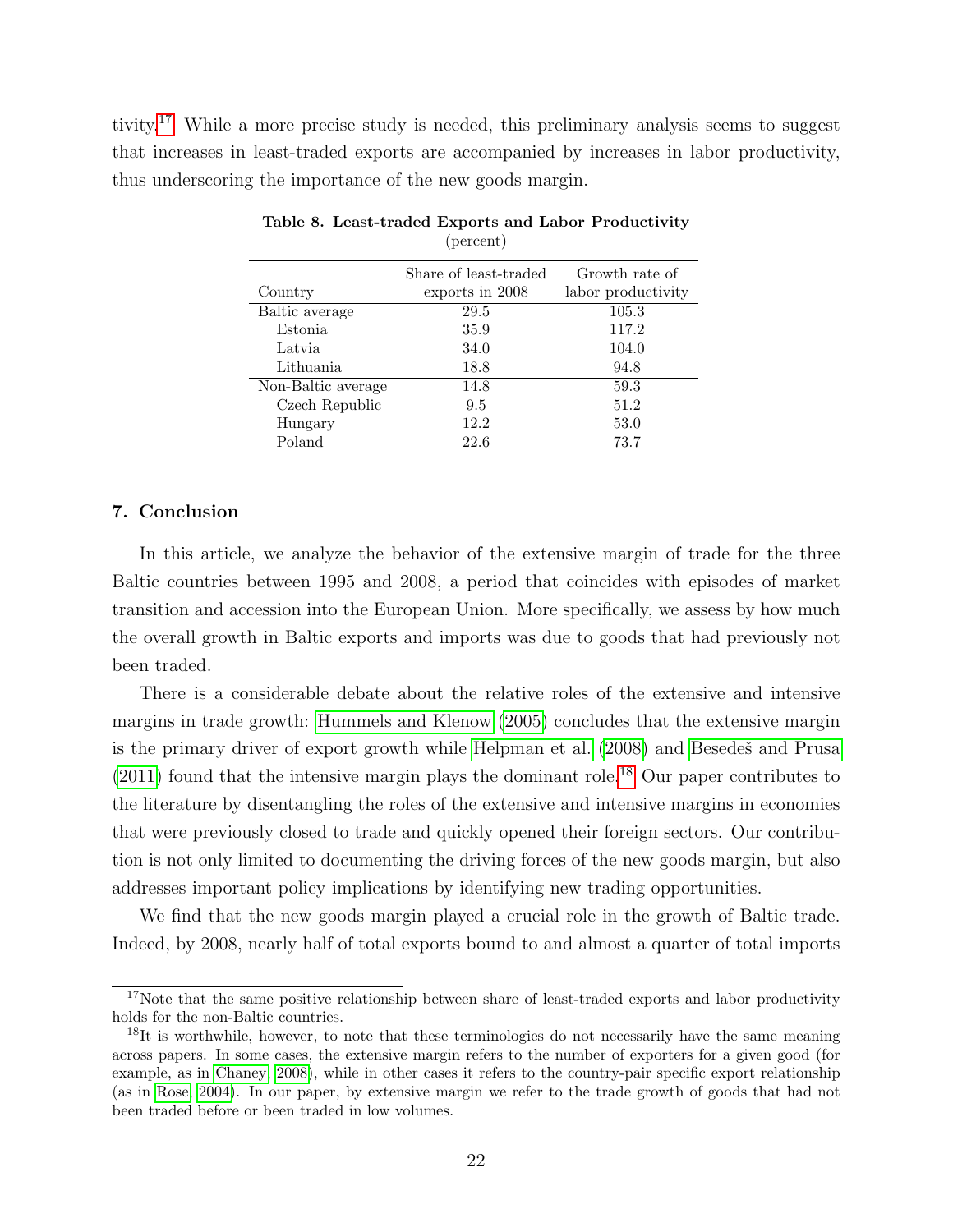coming from the Baltic countries' main trade partners could be accounted for by the goods that previously had been not traded or traded in very low volumes. This robust growth in new goods trade is quite a unique characteristic of the Baltic economies: when we compare our results for the Baltic countries with a sample of transition countries in Central Europe with a similar magnitude of overall export growth, we find markedly smaller increases in the new goods margin for the non-Baltic economies. In addition, while the Baltic economies recorded similar growth rates along the extensive margin until 2008, the Global Financial Crisis led to a sizable decline in the new goods margin across the region.

The Baltic countries, and in particular Estonia, are usually portrayed as exemplary models of trade liberalization. As we have documented in this paper, they outpaced their regional peers in growing the imports and exports of the goods that initially were traded in low volumes. An interesting study that could be motivated from our article could feature a model that quantitatively assesses the role of trade liberalization reforms in expanding the new goods margin, applied to compare the different experiences of the transition economies. Similarly, most of the reforms that opened the Baltic economies were implemented when the countries were not yet members of the EU. By accessing the Union, the Baltics adopted its Commercial Common Policy and relinquished their abilities to independently liberalize their economies even further. Thus, another interesting research project could focus on tracing the response of the extensive margin for the Baltic and other Central and the Eastern European countries to the new free trade agreements the EU has recently finalized or is currently in the process of negotiating.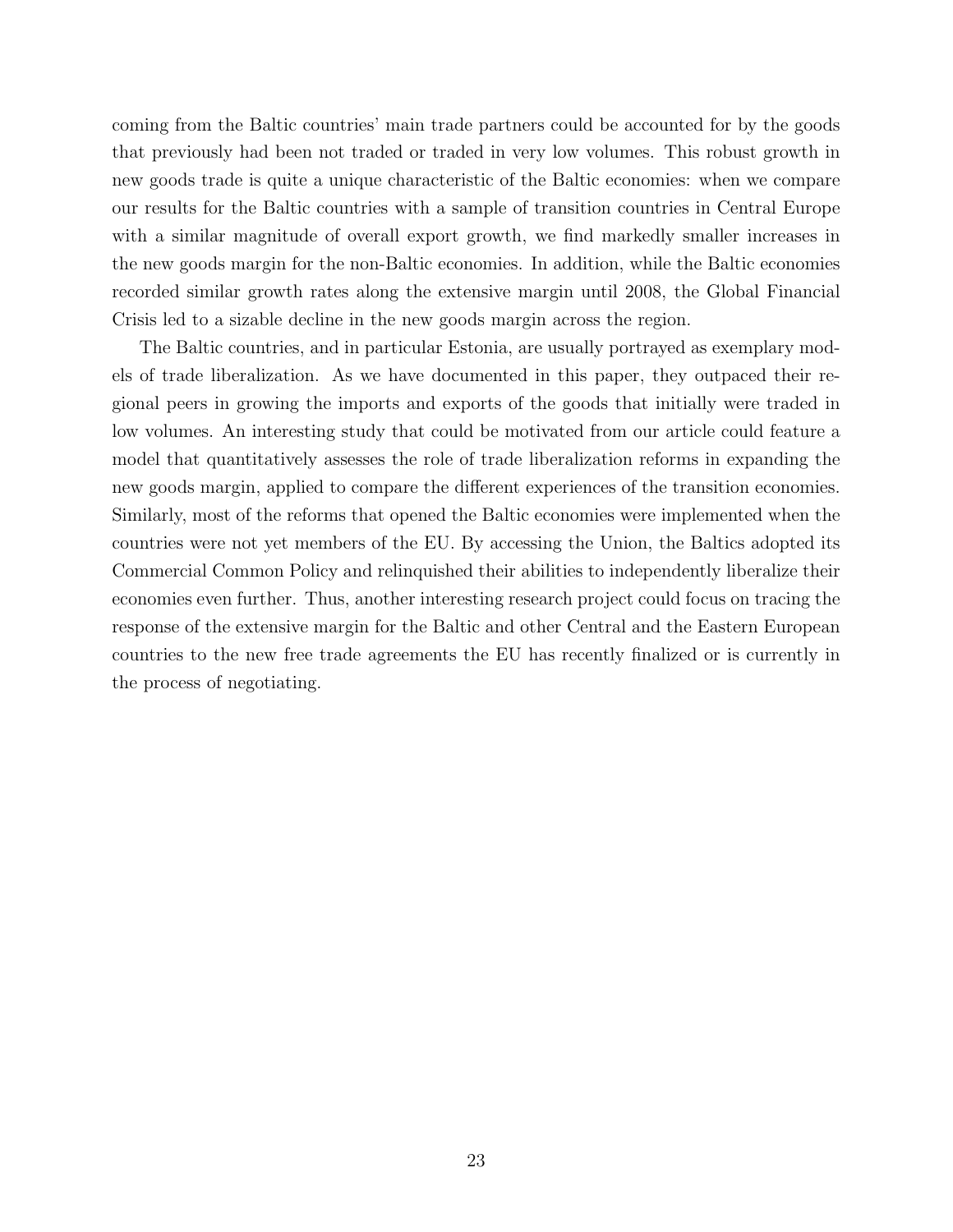

# Appendix 1: Least-Traded Goods Patterns for Estonia, Latvia and Lithuania

Figure A.2. Composition of Latvian Exports and Imports





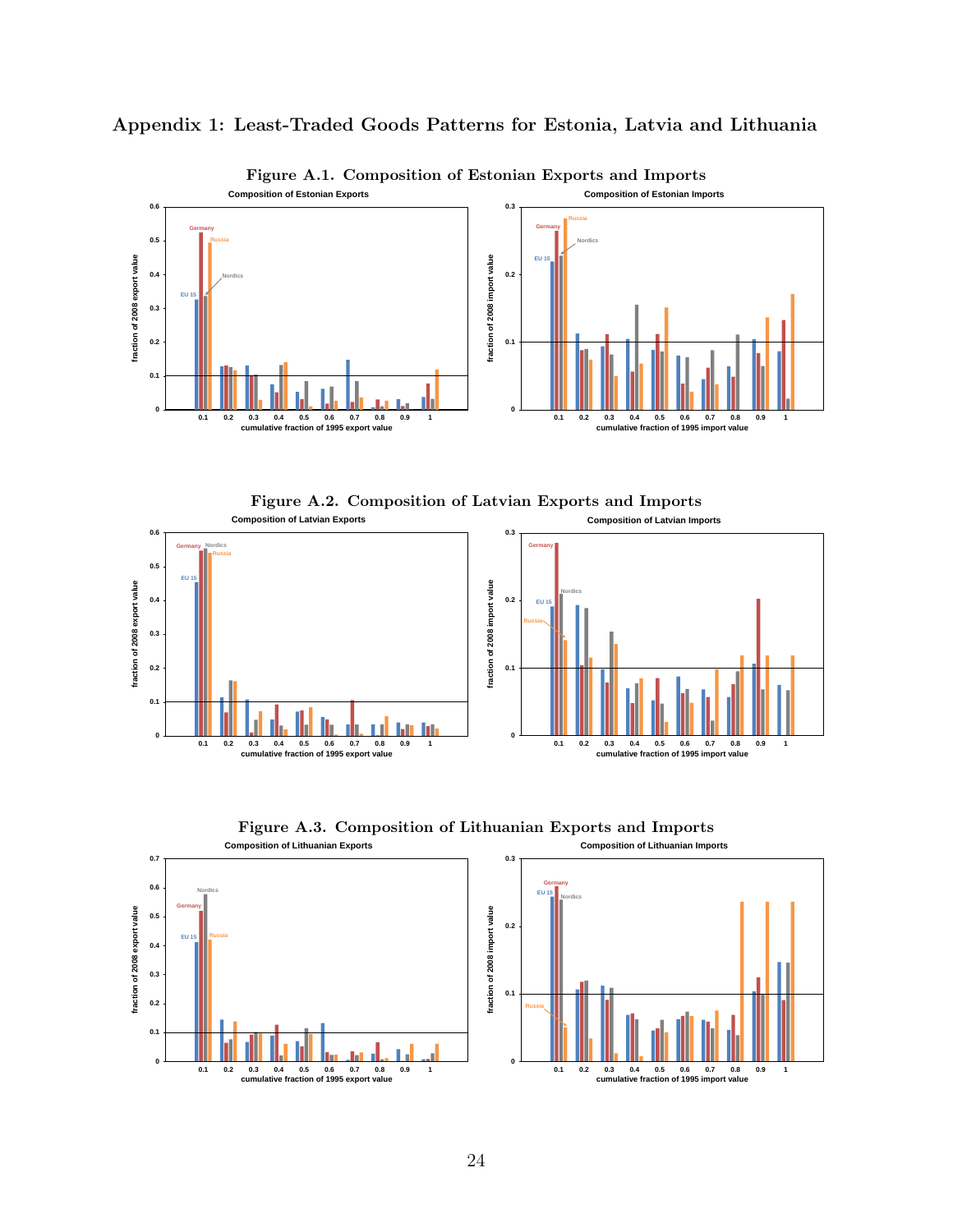|      | Estonia |         |         |        | Latvia |         |         |        | Lithuania |         |         |        |
|------|---------|---------|---------|--------|--------|---------|---------|--------|-----------|---------|---------|--------|
| Year | $EU$ 15 | Germany | Nordics | Russia | EU 15  | Germany | Nordics | Russia | EU 15     | Germany | Nordics | Russia |
| 1995 | 0.10    | 0.10    | 0.10    | 0.10   | 0.10   | 0.10    | 0.10    | 0.10   | 0.10      | 0.10    | 0.10    | 0.10   |
| 1996 | 0.08    | 0.07    | 0.09    | 0.10   | 0.10   | 0.07    | 0.19    | 0.10   | 0.08      | 0.08    | 0.12    | 0.08   |
| 1997 | 0.08    | 0.07    | 0.08    | 0.06   | 0.10   | 0.09    | 0.18    | 0.13   | 0.10      | 0.08    | 0.14    | 0.09   |
| 1998 | 0.10    | 0.12    | 0.09    | 0.15   | 0.13   | 0.12    | 0.20    | 0.18   | 0.15      | 0.13    | 0.21    | 0.13   |
| 1999 | 0.12    | 0.20    | 0.09    | 0.17   | 0.13   | 0.15    | 0.23    | 0.32   | 0.19      | 0.19    | 0.25    | 0.26   |
| 2000 | 0.11    | 0.39    | 0.07    | 0.21   | 0.17   | 0.22    | 0.25    | 0.28   | 0.19      | 0.21    | 0.37    | 0.20   |
| 2001 | 0.12    | 0.28    | 0.09    | 0.31   | 0.20   | 0.29    | 0.28    | 0.25   | 0.20      | 0.21    | 0.40    | 0.18   |
| 2002 | 0.14    | 0.43    | 0.14    | 0.26   | 0.22   | 0.31    | 0.29    | 0.26   | 0.22      | 0.26    | 0.39    | 0.14   |
| 2003 | 0.15    | 0.37    | 0.16    | 0.26   | 0.24   | 0.35    | 0.32    | 0.32   | 0.25      | 0.29    | 0.44    | 0.19   |
| 2004 | 0.19    | 0.45    | 0.19    | 0.32   | 0.30   | 0.37    | 0.37    | 0.42   | 0.25      | 0.38    | 0.43    | 0.25   |
| 2005 | 0.25    | 0.46    | 0.22    | 0.43   | 0.32   | 0.41    | 0.43    | 0.48   | 0.31      | 0.45    | 0.47    | 0.29   |
| 2006 | 0.25    | 0.47    | 0.23    | 0.49   | 0.35   | 0.47    | 0.50    | 0.50   | 0.34      | 0.45    | 0.49    | 0.34   |
| 2007 | 0.30    | 0.50    | 0.32    | 0.55   | 0.35   | 0.46    | 0.47    | 0.48   | 0.40      | 0.52    | 0.52    | 0.39   |
| 2008 | 0.33    | 0.53    | 0.34    | 0.49   | 0.45   | 0.55    | 0.55    | 0.54   | 0.41      | 0.52    | 0.58    | 0.42   |

Table A.1. Fraction of Estonian, Latvian and Lithuanian Least-traded Exports to Main Trade Partners

Table A.2. Fraction of Estonian, Latvian and Lithuanian Least-traded Imports from Main Trade Partners

|      |              |         | Lithuania<br>Latvia<br>Estonia |        |       |         |         |        |         |         |         |        |
|------|--------------|---------|--------------------------------|--------|-------|---------|---------|--------|---------|---------|---------|--------|
| Year | <b>EU 15</b> | Germany | Nordics                        | Russia | EU 15 | Germany | Nordics | Russia | $EU$ 15 | Germany | Nordics | Russia |
| 1995 | 0.10         | 0.10    | 0.10                           | 0.10   | 0.10  | 0.10    | 0.10    | 0.10   | 0.10    | 0.10    | 0.10    | 0.10   |
| 1996 | 0.10         | 0.11    | 0.09                           | 0.07   | 0.10  | 0.11    | 0.09    | 0.08   | 0.09    | 0.08    | 0.08    | 0.07   |
| 1997 | 0.09         | 0.09    | 0.08                           | 0.05   | 0.09  | 0.11    | 0.08    | 0.08   | 0.09    | 0.08    | 0.08    | 0.06   |
| 1998 | 0.11         | 0.14    | 0.09                           | 0.12   | 0.11  | 0.15    | 0.10    | 0.13   | 0.11    | 0.10    | 0.12    | 0.08   |
| 1999 | 0.12         | 0.19    | 0.10                           | 0.23   | 0.13  | 0.17    | 0.12    | 0.18   | 0.13    | 0.13    | 0.14    | 0.08   |
| 2000 | 0.14         | 0.20    | 0.12                           | 0.27   | 0.13  | 0.19    | 0.14    | 0.18   | 0.16    | 0.13    | 0.13    | 0.07   |
| 2001 | 0.14         | 0.19    | 0.12                           | 0.34   | 0.13  | 0.19    | 0.13    | 0.15   | 0.13    | 0.13    | 0.15    | 0.08   |
| 2002 | 0.16         | 0.17    | 0.12                           | 0.38   | 0.14  | 0.19    | 0.14    | 0.20   | 0.17    | 0.14    | 0.22    | 0.08   |
| 2003 | 0.14         | 0.18    | 0.13                           | 0.28   | 0.16  | 0.20    | 0.17    | 0.16   | 0.18    | 0.13    | 0.30    | 0.09   |
| 2004 | 0.19         | 0.24    | 0.20                           | 0.22   | 0.18  | 0.22    | 0.23    | 0.17   | 0.16    | 0.17    | 0.19    | 0.09   |
| 2005 | 0.20         | 0.22    | 0.21                           | 0.23   | 0.17  | 0.26    | 0.17    | 0.19   | 0.16    | 0.18    | 0.19    | 0.06   |
| 2006 | 0.23         | 0.26    | 0.25                           | 0.24   | 0.16  | 0.24    | 0.16    | 0.16   | 0.20    | 0.19    | 0.20    | 0.07   |
| 2007 | 0.24         | 0.28    | 0.28                           | 0.18   | 0.18  | 0.24    | 0.17    | 0.16   | 0.21    | 0.19    | 0.20    | 0.11   |
| 2008 | 0.22         | 0.26    | 0.23                           | 0.28   | 0.19  | 0.29    | 0.21    | 0.14   | 0.24    | 0.26    | 0.24    | 0.05   |

Table A.3. Export Growth and the Share of the Extensive Margin (1995–2008) (percent)

|                |         | Total Export Growth |           |         |         | Share of Extensive Margin |
|----------------|---------|---------------------|-----------|---------|---------|---------------------------|
|                | Estonia | Latvia              | Lithuania | Estonia | Latvia. | Lithuania                 |
| EU 15          | 468.0   | 457.3               | 539.3     | 7.5     | 14.4    | 14.8                      |
| Germany        | 330.3   | 283.9               | 327.6     | 21.5    | 14.3    | 34.4                      |
| <b>Nordics</b> | 486.1   | 448.4               | 902.9     | 4.7     | 38.7    | 21.7                      |
| Russia         | 563.5   | 186.5               | 708.5     | 17.0    | 10.0    | 9.9                       |

Table A.4. Import Growth and the Share of the Extensive Margin (1995–2008) (percent)

|                | Total Import Growth |         |           |         | Share of Extensive Margin |           |  |
|----------------|---------------------|---------|-----------|---------|---------------------------|-----------|--|
|                | <b>Estonia</b>      | Latvia. | Lithuania | Estonia | Latvia                    | Lithuania |  |
| EU 15          | 360.5               | 660.9   | 766.0     | 5.0     | 2.0                       | 4.8       |  |
| Germany        | 745.3               | 642.5   | 603.1     | 3.6     | 1.9                       | 5.5       |  |
| <b>Nordics</b> | 169.0               | 371.3   | 621.4     | 2.6     | 1.8                       | 1.7       |  |
| Russia         | 252.8               | 430.1   | 830.2     | $-29.3$ | $-9.6$                    | $-13.7$   |  |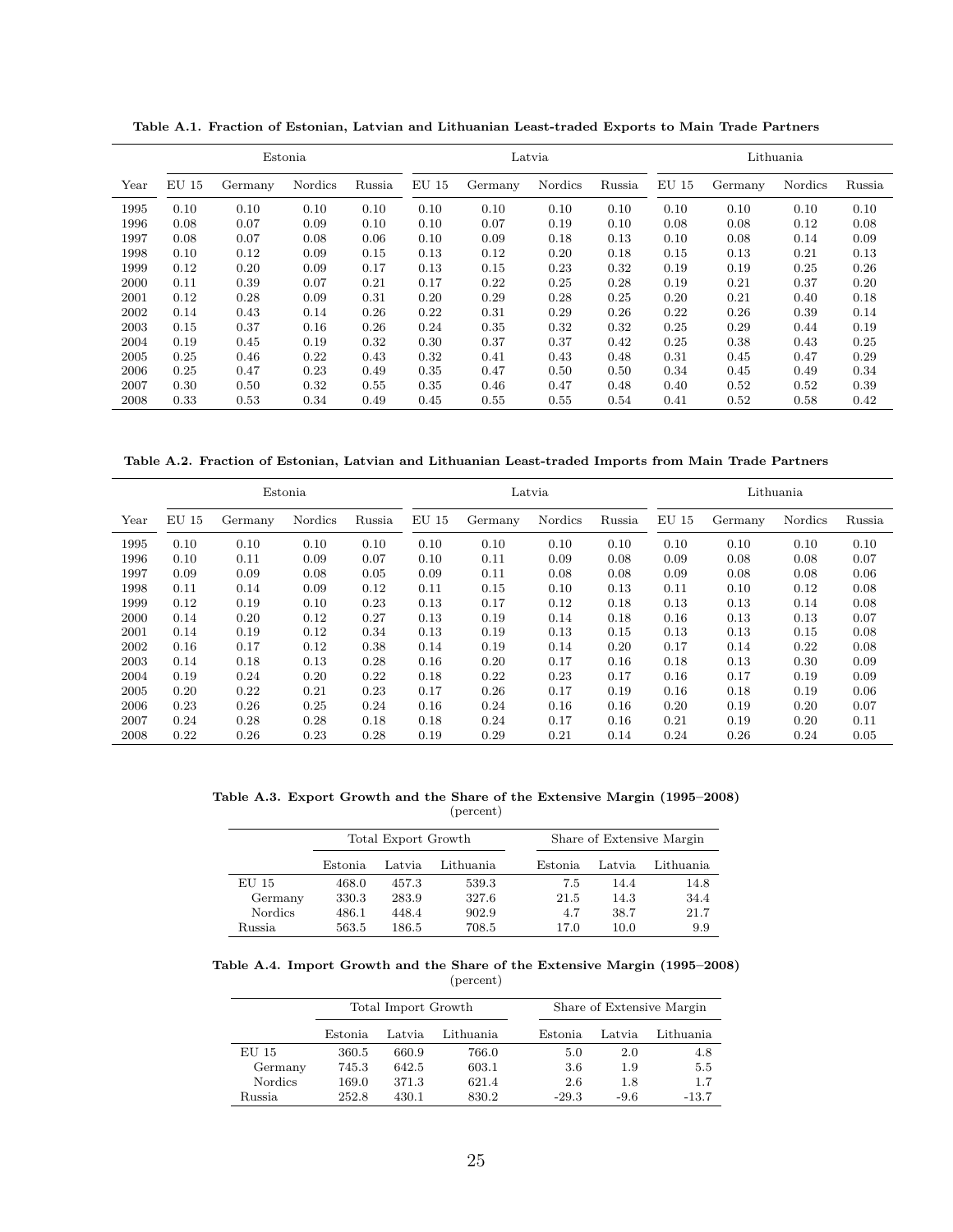#### Appendix 2: Using an Alternative Threshold to Define Least-Traded Goods

In our analysis, we followed the KR methodology and defined least-traded goods to be specific for each country pair. In this section, we examine whether the qualitative findings we previously uncovered change when we use an alternative cutoff to define least-traded goods. Specifically we label a good as least-traded if the average trade volume in the first three years of the sample is less than \$50,000. This is the same approach used in [Evenett](#page-28-3) [and Venables](#page-28-3) [\(2002\)](#page-28-3).

The results for the share of least-traded exports and imports in 2008 are shown in Table A.5. As we use a fixed-value threshold, the share of least-traded goods in 1995 is smaller for larger trade partners (such as EU 15) as there are many fewer goods that are traded in volumes smaller than \$50,000. Despite the differences in the initial shares, we find that least-traded exports and imports also show significant growth, as shown by their shares in 2008. In addition, the magnitude of the growth on the import side is also at most half the magnitude of the export counterpart, which coincides with our previous findings. Thus, we confirm that Findings 1 and 3 still hold under the alternative methodology. We also note that the ranking of increases in the shares between 1995 and 2008 using the alternative cutoff remains the same as the one when we use the KR methodology. That is, the largest gain in the share of least-traded goods (in both exports and imports) takes place with Germany, followed by the Nordics, Russia, and EU 15.

| (percent)      |      |         |         |      |  |  |  |  |
|----------------|------|---------|---------|------|--|--|--|--|
|                |      | Exports | Imports |      |  |  |  |  |
|                | 1995 | 2008    | 1995    | 2008 |  |  |  |  |
| EU 15          | 1.0  | 16.4    | $0.5\,$ | 7.1  |  |  |  |  |
| Germany        | 2.9  | 36.8    | 2.5     | 15.2 |  |  |  |  |
| <b>Nordics</b> | 2.3  | 31.5    | 2.6     | 12.3 |  |  |  |  |
| <b>Russia</b>  | 2.4  | 25.4    | 3.1     | 9.0  |  |  |  |  |

Table A.5. Shares of Least-Traded Goods Using a \$50,000 Cutoff

Next, we analyze the evolution over time of the share of least-traded goods under the alternative threshold. Those trends are depicted in Figure A.4. Similar to our findings in Section 5, we confirm that the share of least-traded Baltic exports to their main trade partners exhibits increases that coincide with the major trade liberalization reforms. We also confirm that least-traded exports to Russia stagnates around the late 1990s and early 2000s, followed by a rebound period that coincides with the Baltic accession into the EU. For the case of imports, we find that while the share of least-traded imports from the EU members shows sustained growth throughout the 1995-2008 period, the share of least-traded imports from Russia experiences a steep decline starting from 2003. These findings concur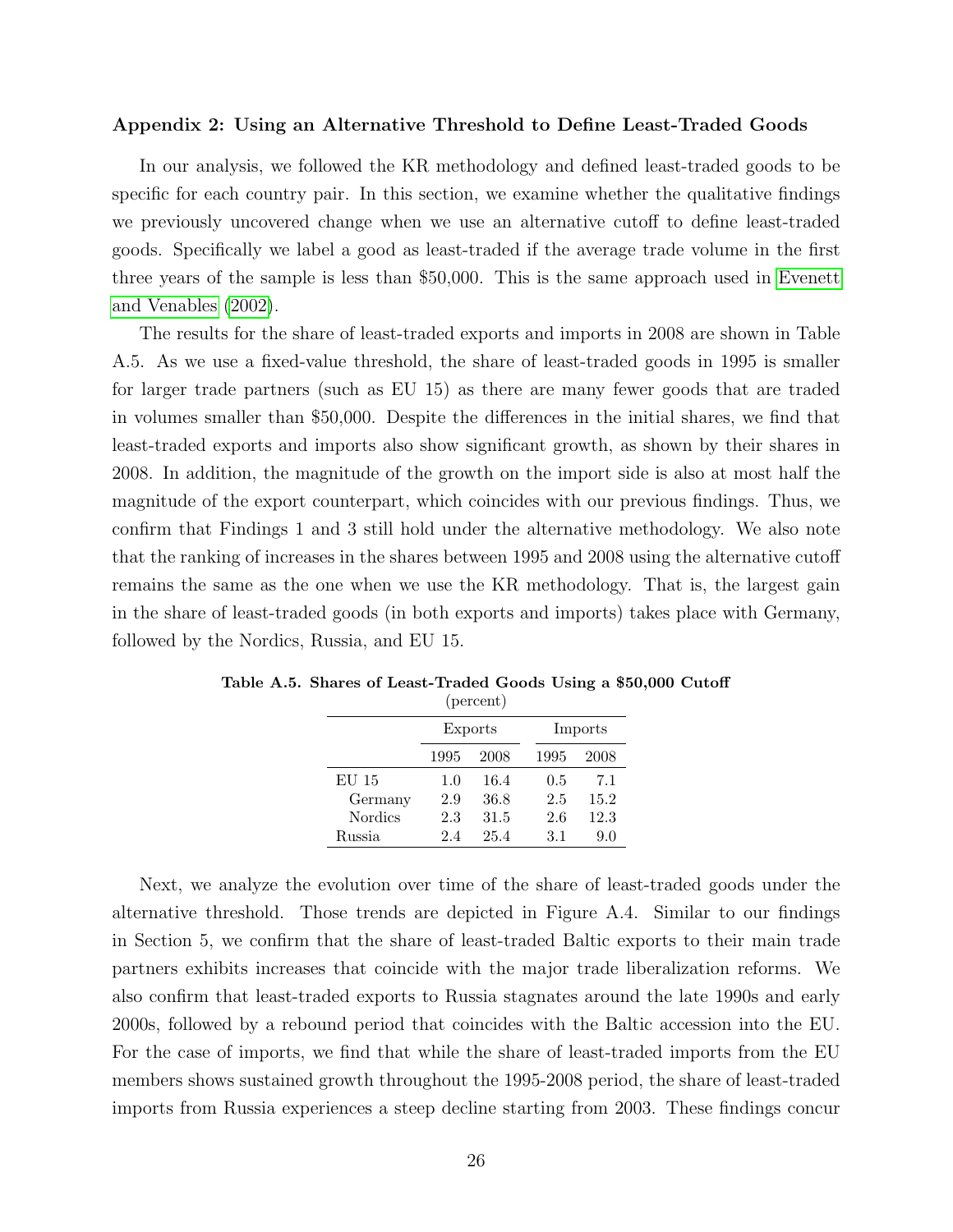with Findings 2 and 4 in Section 5.



Figure A.4. Least-traded Goods Trade (1995–2008) Using a \$50,000 Cutoff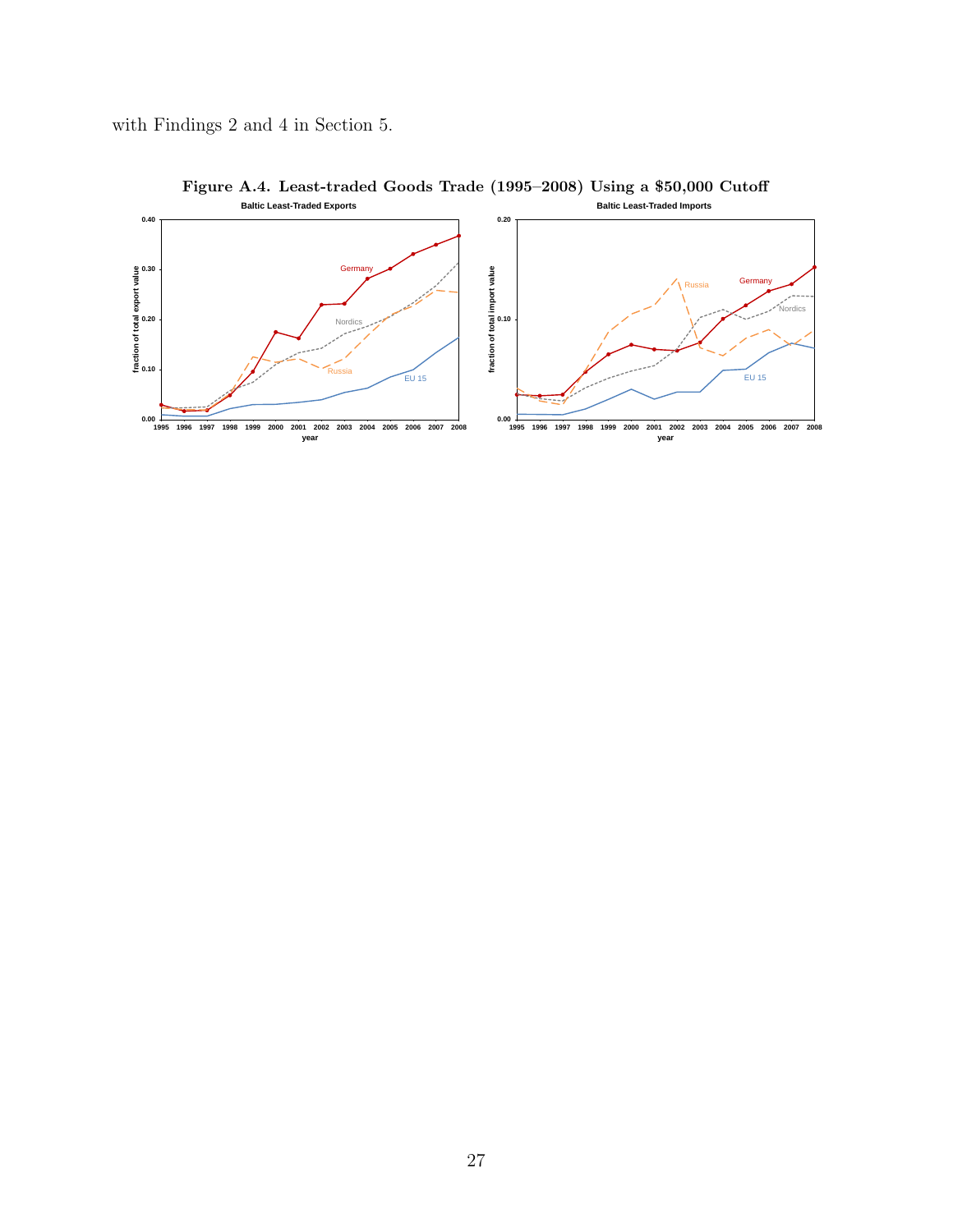## References

- <span id="page-28-4"></span>Amarsanaa, Chingunjav, Kurokawa, Yoshinori, 2012, The extensive margin of international trade in a transition economy: the case of Mongolia. Tsukuba Economics Working Paper No. 2011-005.
- <span id="page-28-1"></span>Arkolakis, Costas. 2010. Market penetration costs and the new consumers margin in international trade. Journal of Political Economy, Vol. 118, pp. 1151-1199.
- <span id="page-28-7"></span>Bems, Rudolfs, Jönsson Hartelius, Kristian, 2006. Trade deficits in the Baltic States: how long will the party last? Review of Economic Dynamics, Vol. 9, No. 1, pp. 179-209.
- <span id="page-28-0"></span>Bernard, Andrew B., Jensen, J. Bradford, Schott, Peter K., 2003. Falling trade costs, heterogeneous firms, and industry dynamics. National Bureau of Economic Research Working Paper 9639
- <span id="page-28-2"></span>Broda, Christian, Weinstein, David E., 2006. Globalization and the gains from variety. Quarterly Journal of Economics, Vol. 121, No. 2, pp. 541-585.
- <span id="page-28-12"></span>Besedeš, Tibor, Prusa, Thomas J., 2011. The role of extensive and intensive margins and export growth. Journal of Development Economics, Vol. 96, pp. 371-379.
- <span id="page-28-13"></span>Chaney, Thomas, 2008. Distorted gravity: the intensive and extensive margins of international trade. American Economic Review, Vol. 98, pp.1707-21.
- <span id="page-28-10"></span>Chen, Bo, Jacks, David, 2012. Trade, Variety and Immigration. Economics Letters, Vol. 117, No.1, pp. 243-246.
- <span id="page-28-9"></span>Chen, Bo, Hong, Ma, 2012. Import variety and welfare gain in China. Review of International Economics, Vol. 20, No.4, pp. 807-820.
- <span id="page-28-5"></span>Dalton, John T., 2014. The new goods margin in Japanese-Chinese trade. Japan and the World Economy, Vol. 31, pp. 8-13.
- <span id="page-28-6"></span>Dalton, John T., 2016. EU enlargement and the new goods margin in Austrian Trade. Open Economies Review. In press.
- <span id="page-28-3"></span>Evenett, Simon J., Venables, Anthony J., 2002. Export growth in developing countries: market entry and bilateral trade flows. Manuscript, Oxford University.
- <span id="page-28-8"></span>Feenstra, Robert C., 1994. New product varieties and the measurement of international prices. American Economic Review, Vol. 84, pp.157-177.
- <span id="page-28-11"></span>Feenstra, Robert C., Kee, Hiau Looi, 2008. Export variety and country productivity: estimating the monopolistic competition model with endogenous productivity. Journal of International Economics, Vol. 74, No. 2, pp.500-518.